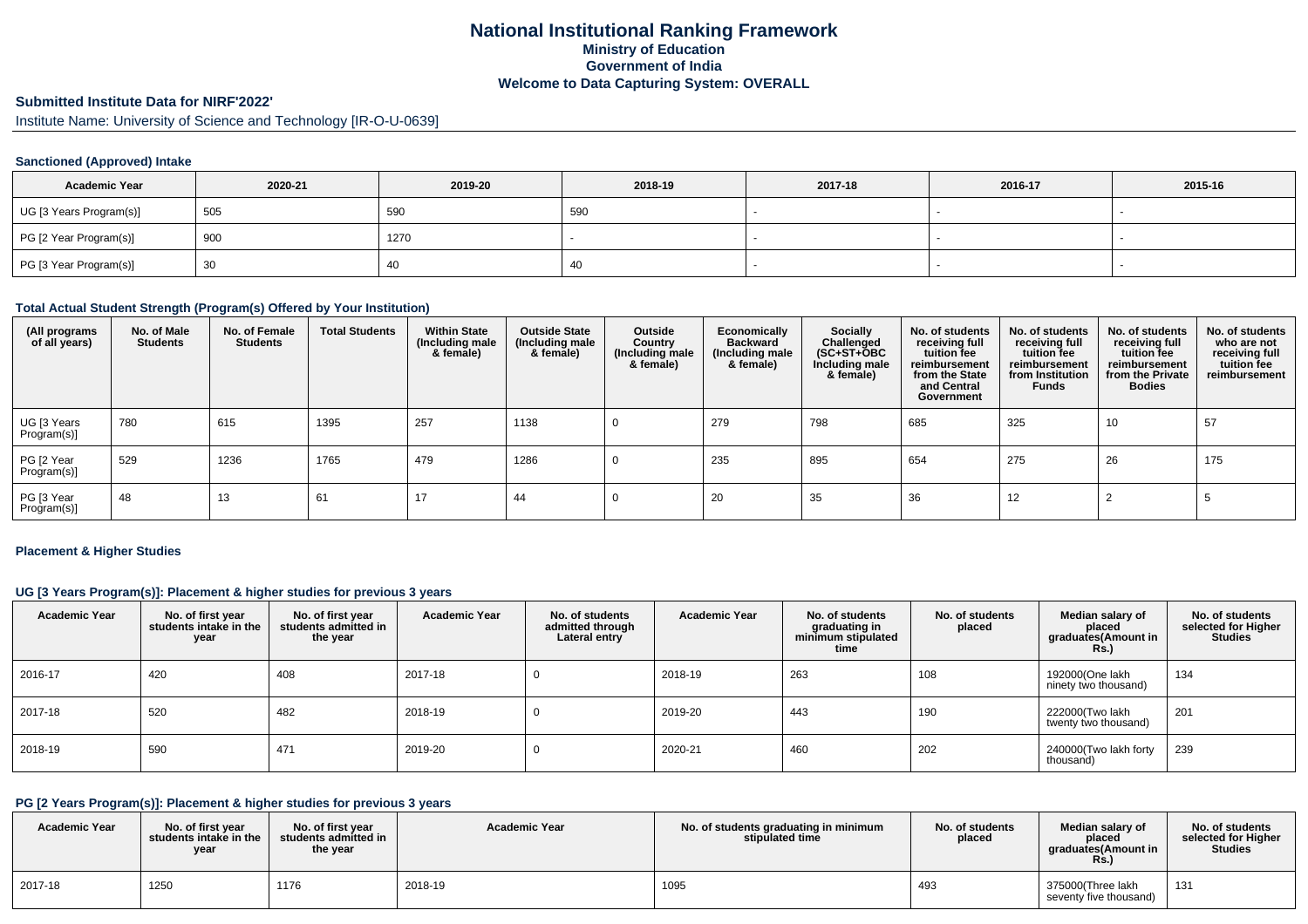| 2018-19 | 1250 | 1042 | 2019-20 | 936 | $\overline{A}$<br>ا ن+ | 435000(Four lakh thirty<br>five thousand) | 122<br>144 |
|---------|------|------|---------|-----|------------------------|-------------------------------------------|------------|
| 2019-20 | 1270 | 934  | 2020-21 | 921 | 442                    | 460000(Four lakh sixty<br>thousand)       | 138        |

# **PG [3 Years Program(s)]: Placement & higher studies for previous 3 years**

| <b>Academic Year</b> | No. of first year<br>students intake in the<br>year | No. of first year<br>students admitted in<br>the year | <b>Academic Year</b> | No. of students<br>admitted through<br>Lateral entry | <b>Academic Year</b> | No. of students<br>graduating in<br>minimum stipulated<br>time | No. of students<br>placed | Median salary of<br>placed<br>graduates(Amount in<br>Rs.) | No. of students<br>selected for Higher<br><b>Studies</b> |
|----------------------|-----------------------------------------------------|-------------------------------------------------------|----------------------|------------------------------------------------------|----------------------|----------------------------------------------------------------|---------------------------|-----------------------------------------------------------|----------------------------------------------------------|
| 2016-17              | 40                                                  | 20                                                    | 2017-18              | 14                                                   | 2018-19              | 34                                                             | 15                        | 420000(Four lakh<br>twenty thousand)                      |                                                          |
| 2017-18              | 40                                                  | 20                                                    | 2018-19              | 19                                                   | 2019-20              | 39                                                             | 18                        | 480000(Four lakh<br>eighty thousand)                      |                                                          |
| 2018-19              | 40                                                  |                                                       | 2019-20              | $1^{\circ}$                                          | 2020-21              | 18                                                             |                           | 490000(Four lakh<br>ninety thousand)                      |                                                          |

### **Ph.D Student Details**

| Ph.D (Student pursuing doctoral program till 2020-21 Students admitted in the academic year 2020-21 should not be entered here.) |                                                                                                                                  |                       |          |  |  |  |
|----------------------------------------------------------------------------------------------------------------------------------|----------------------------------------------------------------------------------------------------------------------------------|-----------------------|----------|--|--|--|
|                                                                                                                                  |                                                                                                                                  | <b>Total Students</b> |          |  |  |  |
| Full Time                                                                                                                        |                                                                                                                                  | 257                   |          |  |  |  |
| Part Time                                                                                                                        |                                                                                                                                  | υ                     |          |  |  |  |
|                                                                                                                                  | No. of Ph.D students graduated (including Integrated Ph.D)                                                                       |                       |          |  |  |  |
|                                                                                                                                  | 2020-21                                                                                                                          | 2019-20               | 2018-19  |  |  |  |
| Full Time                                                                                                                        | $1^{\circ}$                                                                                                                      | 15                    | 16       |  |  |  |
| Part Time                                                                                                                        |                                                                                                                                  |                       | $\Omega$ |  |  |  |
|                                                                                                                                  | PG (Student pursuing MD/MS/DNB program till 2020-21 Students admitted in the academic year 2021 - 22 should not be entered here) |                       |          |  |  |  |
|                                                                                                                                  | Number of students pursuing PG (MD/MS/DNB) program                                                                               |                       | $\bf{0}$ |  |  |  |
|                                                                                                                                  | No. of students Graduating in PG (MD/MS/DNB) program                                                                             |                       |          |  |  |  |
| 2020-21                                                                                                                          | 2019-20                                                                                                                          | 2018-19               |          |  |  |  |
| 0                                                                                                                                |                                                                                                                                  |                       |          |  |  |  |
|                                                                                                                                  |                                                                                                                                  |                       |          |  |  |  |

#### **Online Education**

| .                                                      |     |
|--------------------------------------------------------|-----|
| Does<br>s all programs/courses were completed on time. | Yes |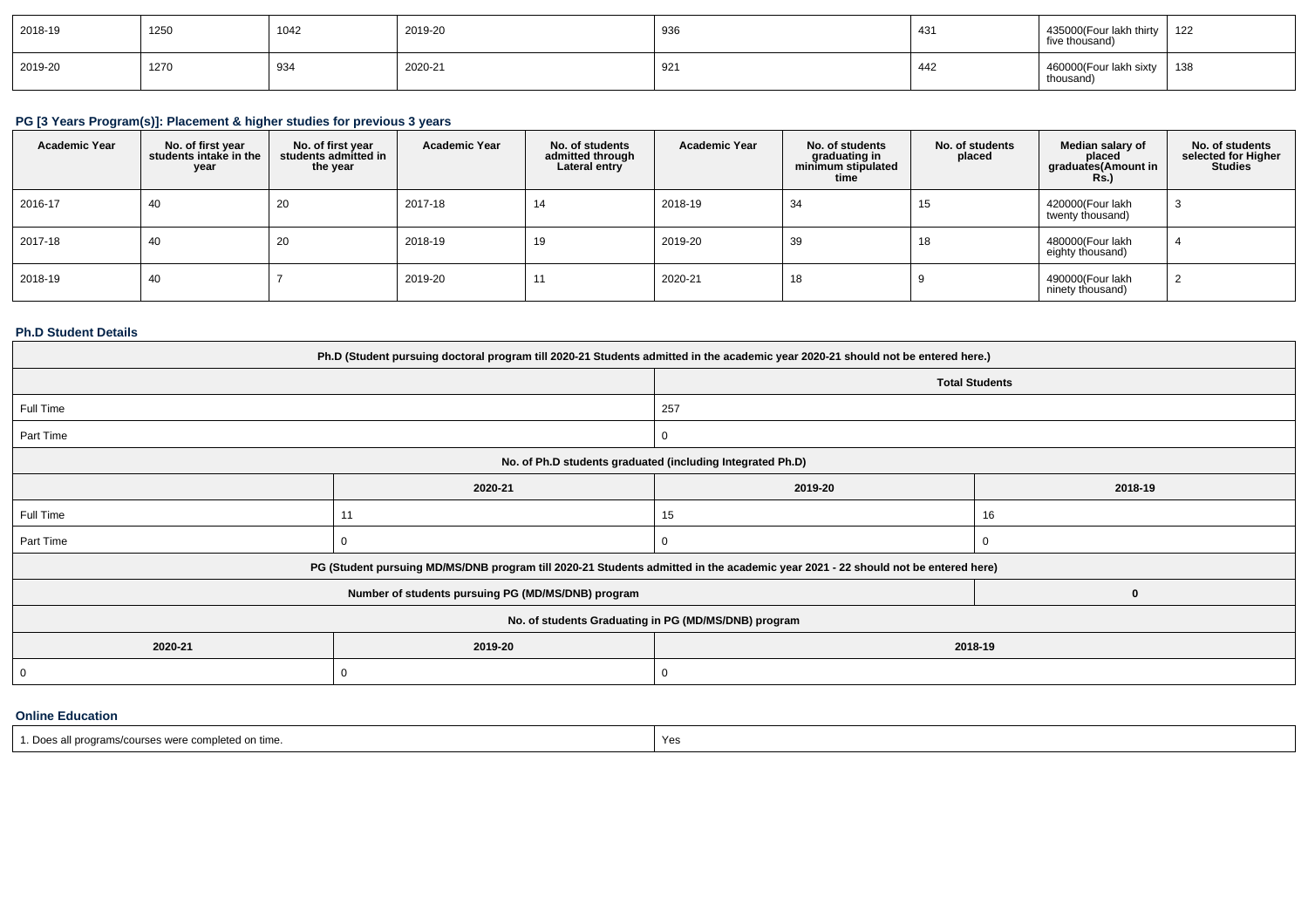| 2. Measures taken to complete the syllabus of courses and programs.                             |                                                                                       | University of Science & Technology Meghalaya, since its inception in 2011, has now evolved and expanded, keeping pace with<br>the ever changing academic needs, imbibing the different parameters of quality education, vitally e<br>well equipped to grasp opportunities coming their way. USTM has been very responsive about the student progression and career<br>growth and thus maintaining timelines is the essence of every activity we do and specially so if that pertains to the growth &<br>developments of the students.                                                                                                                                                                                                                                                                                  |                                                |  |  |  |
|-------------------------------------------------------------------------------------------------|---------------------------------------------------------------------------------------|------------------------------------------------------------------------------------------------------------------------------------------------------------------------------------------------------------------------------------------------------------------------------------------------------------------------------------------------------------------------------------------------------------------------------------------------------------------------------------------------------------------------------------------------------------------------------------------------------------------------------------------------------------------------------------------------------------------------------------------------------------------------------------------------------------------------|------------------------------------------------|--|--|--|
|                                                                                                 |                                                                                       | Beginning of every academic session, we plan our Academic Calendar which is finalised and circulated in advance to every<br>member of the University. The newly admitted students undergo induction and orientation and their expectations are aligned<br>accordingly. Departments conduct their classes and follow the time table strictly. Continuous monitoring of classes as per<br>timetable and completion of syllabus on a regular basis help the learners. Tutorial classes are conducted to support the slow and<br>advance learners to cope up with the syllabus.                                                                                                                                                                                                                                            |                                                |  |  |  |
|                                                                                                 |                                                                                       | During the Covid-19 pandemic, university had shifted to the online mode of pedagogy to ensure that our students do not lose valuable time and complete the syllabus as per lesson plan. Students have immensely benefited from<br>pedagogy and they have appreciated the proactive initiatives of online classes by the university. Online teaching-learning was<br>conducted using LMS/Webex / Google Classroom, etc. by faculty members who were trained accordingly. Student online<br>attendance was an issue sometimes due to network availability and quality issues, wherein the university LMS was able to bridge<br>the gap and provide the enhanced learning content to our students. The practical classes were conducted in physical mode strictly<br>maintaining the government protocols and quidelines. |                                                |  |  |  |
|                                                                                                 |                                                                                       | USTM library takes pride in its educational facilities like the well-resourced Central Library besides the departmental libraries<br>catering to all subjects to facilitate students and research scholars. The digitization and online library content availability has also<br>helped the students to prepare their study materials while the campus was closed during pandemic period.                                                                                                                                                                                                                                                                                                                                                                                                                              |                                                |  |  |  |
|                                                                                                 |                                                                                       | University has a strong feedback system from different stakeholders to ensure their suggestions are addressed. Feedback is<br>obtained from students as well as from faculty members regarding the syllabus completion and evaluated to come up with<br>measures to ensure timely completion.                                                                                                                                                                                                                                                                                                                                                                                                                                                                                                                          |                                                |  |  |  |
|                                                                                                 |                                                                                       | Continuous sessional tests were conducted on-line for the students to stay aligned. Remedial Classes were taken to clear doubts.<br>Online examinations were conducted to maintain timelines of academic calendar. Work from home was practised by our staff and<br>faculty to ensure adherence to the academic calendar and timely declaration of results.                                                                                                                                                                                                                                                                                                                                                                                                                                                            |                                                |  |  |  |
|                                                                                                 |                                                                                       | Conscious efforts have been made to ensure the best of facility is made available to its students and enable them to compete with<br>students of any other best of the educational institutions and no compromise is made in their learning process. The timely<br>examinations conducted has helped us to ensure our students pass out on time and the desirous placement is not missed out on<br>their academic and career progressions.                                                                                                                                                                                                                                                                                                                                                                             |                                                |  |  |  |
| 3. The period of delay in completion of syllabus (in months).                                   |                                                                                       | $\mathbf 0$                                                                                                                                                                                                                                                                                                                                                                                                                                                                                                                                                                                                                                                                                                                                                                                                            |                                                |  |  |  |
| 4. The period of delay in conducting exams (in months).                                         |                                                                                       | $\mathbf 0$                                                                                                                                                                                                                                                                                                                                                                                                                                                                                                                                                                                                                                                                                                                                                                                                            |                                                |  |  |  |
| <b>Portal Name</b>                                                                              | No. of students offered online courses which have credit<br>transferred to transcript | Total no, of online courses which have credit transferred<br>to the transcript                                                                                                                                                                                                                                                                                                                                                                                                                                                                                                                                                                                                                                                                                                                                         | Total no. of credits transferred to transcript |  |  |  |
| Swayam                                                                                          | 229                                                                                   | 31                                                                                                                                                                                                                                                                                                                                                                                                                                                                                                                                                                                                                                                                                                                                                                                                                     | 62                                             |  |  |  |
| Coursera                                                                                        | 38                                                                                    | 8                                                                                                                                                                                                                                                                                                                                                                                                                                                                                                                                                                                                                                                                                                                                                                                                                      | 16                                             |  |  |  |
| Inflibnet                                                                                       | 9                                                                                     | -1                                                                                                                                                                                                                                                                                                                                                                                                                                                                                                                                                                                                                                                                                                                                                                                                                     | $\overline{2}$                                 |  |  |  |
| Internshala                                                                                     | $\Delta$                                                                              | $\overline{4}$                                                                                                                                                                                                                                                                                                                                                                                                                                                                                                                                                                                                                                                                                                                                                                                                         | 8                                              |  |  |  |
| Learndigital.withgoogle                                                                         | 13                                                                                    | 3                                                                                                                                                                                                                                                                                                                                                                                                                                                                                                                                                                                                                                                                                                                                                                                                                      | 6                                              |  |  |  |
| <b>NPTEL</b>                                                                                    | 195                                                                                   | 18                                                                                                                                                                                                                                                                                                                                                                                                                                                                                                                                                                                                                                                                                                                                                                                                                     | 36                                             |  |  |  |
| Saylor Academy                                                                                  | 66                                                                                    | 9                                                                                                                                                                                                                                                                                                                                                                                                                                                                                                                                                                                                                                                                                                                                                                                                                      | 18                                             |  |  |  |
| Skillzcafe                                                                                      |                                                                                       | $\mathbf{1}$                                                                                                                                                                                                                                                                                                                                                                                                                                                                                                                                                                                                                                                                                                                                                                                                           | $\overline{2}$                                 |  |  |  |
| 5. No. of courses developed and available online on Swayam platform by your institution faculty |                                                                                       | $\mathbf 0$                                                                                                                                                                                                                                                                                                                                                                                                                                                                                                                                                                                                                                                                                                                                                                                                            |                                                |  |  |  |

## **Financial Resources: Utilised Amount for the Capital expenditure for previous 3 years**

| <b>Academic Year</b> | 2020-21                                                                                              | 2019-20                                                               | 2018-19                                                                           |  |  |  |  |
|----------------------|------------------------------------------------------------------------------------------------------|-----------------------------------------------------------------------|-----------------------------------------------------------------------------------|--|--|--|--|
|                      | <b>Utilised Amount</b>                                                                               | <b>Utilised Amount</b>                                                | <b>Utilised Amount</b>                                                            |  |  |  |  |
|                      | Annual Capital Expenditure on Academic Activities and Resources (excluding expenditure on buildings) |                                                                       |                                                                                   |  |  |  |  |
| Library              | 20457825 (Two crore four lakh fifty seven thousand eight<br>hundred twenty five)                     | 20049784 (Two crore forty nine thousand seven hundred<br>eighty four) | 17526350 (One crore seventy five lakh twenty six thousand<br>three hundred fifty) |  |  |  |  |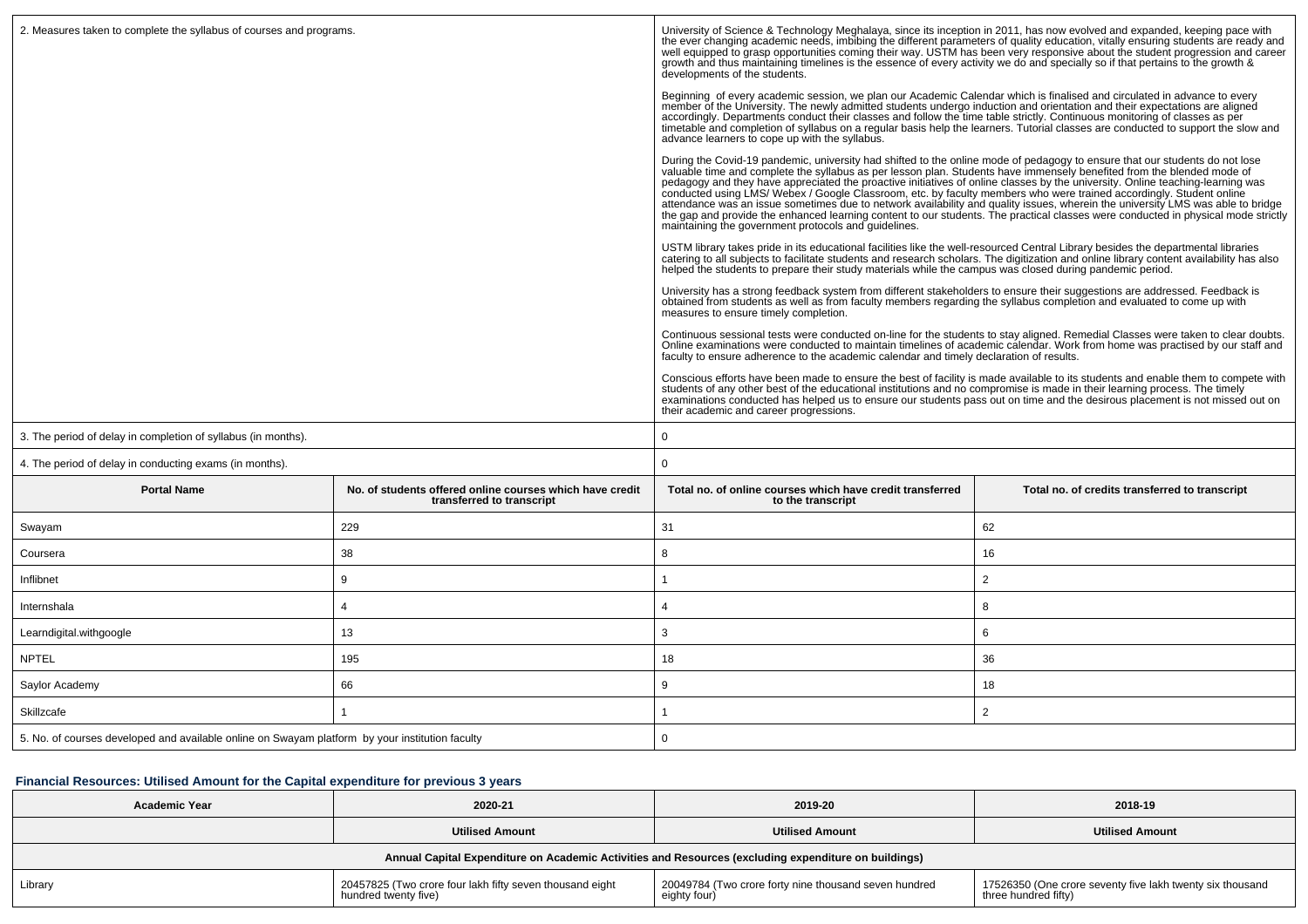| New Equipment for Laboratories                                                                  | 12214326 (One crore twenty two lakh fourteen thousand three<br>hundred twenty six ) | 11528314 (One crore fifteen lakh twenty eight thousand three<br>hundred fourteen)      | 5042210 (Fifty lakh forty two thousand two hundred ten)                           |
|-------------------------------------------------------------------------------------------------|-------------------------------------------------------------------------------------|----------------------------------------------------------------------------------------|-----------------------------------------------------------------------------------|
| Engineering Workshops                                                                           | 0 (Zero)                                                                            | 0 (Zero)                                                                               | 0 (Zero)                                                                          |
| Other expenditure on creation of Capital Assets (excluding<br>expenditure on Land and Building) | 26895403 (Two crore sixty eight lakh ninety five thousand four<br>hundred three)    | 26924487 (Two crore sixty nine lakh twenty four thousand four<br>hundred eighty seven) | 26709573 (Two crore sixty seven lakh nine thousand five<br>hundred seventy three) |

### **Financial Resources: Utilised Amount for the Operational expenditure for previous 3 years**

| Academic Year                                                                                                                                                                                   | 2020-21                                                                                | 2019-20                                                                              | 2018-19                                                                            |  |  |  |  |
|-------------------------------------------------------------------------------------------------------------------------------------------------------------------------------------------------|----------------------------------------------------------------------------------------|--------------------------------------------------------------------------------------|------------------------------------------------------------------------------------|--|--|--|--|
|                                                                                                                                                                                                 | <b>Utilised Amount</b>                                                                 | <b>Utilised Amount</b>                                                               | <b>Utilised Amount</b>                                                             |  |  |  |  |
| <b>Annual Operational Expenditure</b>                                                                                                                                                           |                                                                                        |                                                                                      |                                                                                    |  |  |  |  |
| Salaries (Teaching and Non Teaching staff)                                                                                                                                                      | 114104000 (Eleven crore forty one lakh four thousand)                                  | 97106823 (Nine crore seventy one lakh six thousand eight<br>hundred twenty three)    | 82305468 (Eight crore twenty three lakh five thousand four<br>hundred sixty eight) |  |  |  |  |
| Maintenance of Academic Infrastructure or consumables and<br>other running expenditures (excluding maintenance of hostels<br>and allied services, rent of the building, depreciation cost, etc) | 87963914 (Eight crore seventy nine lakh sixty three thousand<br>nine hundred fourteen) | 66135679 (Six crore sixty one lakh thirty five thousand six<br>hundred seventy nine) | 66775204 (Six crore sixty seven lakh seventy five thousand<br>two hundred four)    |  |  |  |  |
| Seminars/Conferences/Workshops                                                                                                                                                                  | 7644790 (Seventy six lakh forty four thousand seven hundred<br>ninety)                 | 6749730 (Sixty seven lakh forty nine thousand seven hundred<br>thirty)               | 7139673 (Seventy one lakh thirty nine thousand six hundred<br>seventy three)       |  |  |  |  |

#### **IPR**

| Calendar year            | 2020 | 2019 | 2018 |
|--------------------------|------|------|------|
| No. of Patents Published |      |      |      |
| No. of Patents Granted   |      |      |      |

### **Sponsored Research Details**

| <b>Financial Year</b>                    | 2020-21                               | 2019-20                                    | 2018-19                      |
|------------------------------------------|---------------------------------------|--------------------------------------------|------------------------------|
| Total no. of Sponsored Projects          | - 1                                   | 12                                         |                              |
| Total no. of Funding Agencies            |                                       |                                            |                              |
| Total Amount Received (Amount in Rupees) | 21540000                              | 12350000                                   | 6510000                      |
| Amount Received in Words                 | Two crore fifteen lakh forty thousand | One crore twenty three lakh fifty thousand | Sixty five lakh ten thousand |

### **Consultancy Project Details**

| <b>Financial Year</b>                    | 2020-21                             | 2019-20                            | 2018-19                                |
|------------------------------------------|-------------------------------------|------------------------------------|----------------------------------------|
| Total no. of Consultancy Projects        |                                     | 15                                 | ାଠ                                     |
| Total no. of Client Organizations        |                                     | ں ا                                |                                        |
| Total Amount Received (Amount in Rupees) | 5565000                             | 5232000                            | 4837000                                |
| Amount Received in Words                 | Fifty five lakh sixty five thousand | Fifty two lakh thirty two thousand | Forty eight lakh thirty seven thousand |

## **Executive Development Program/Management Development Programs**

| r eal | 2020-21 | 2019-20 | 2018-19 |
|-------|---------|---------|---------|
|-------|---------|---------|---------|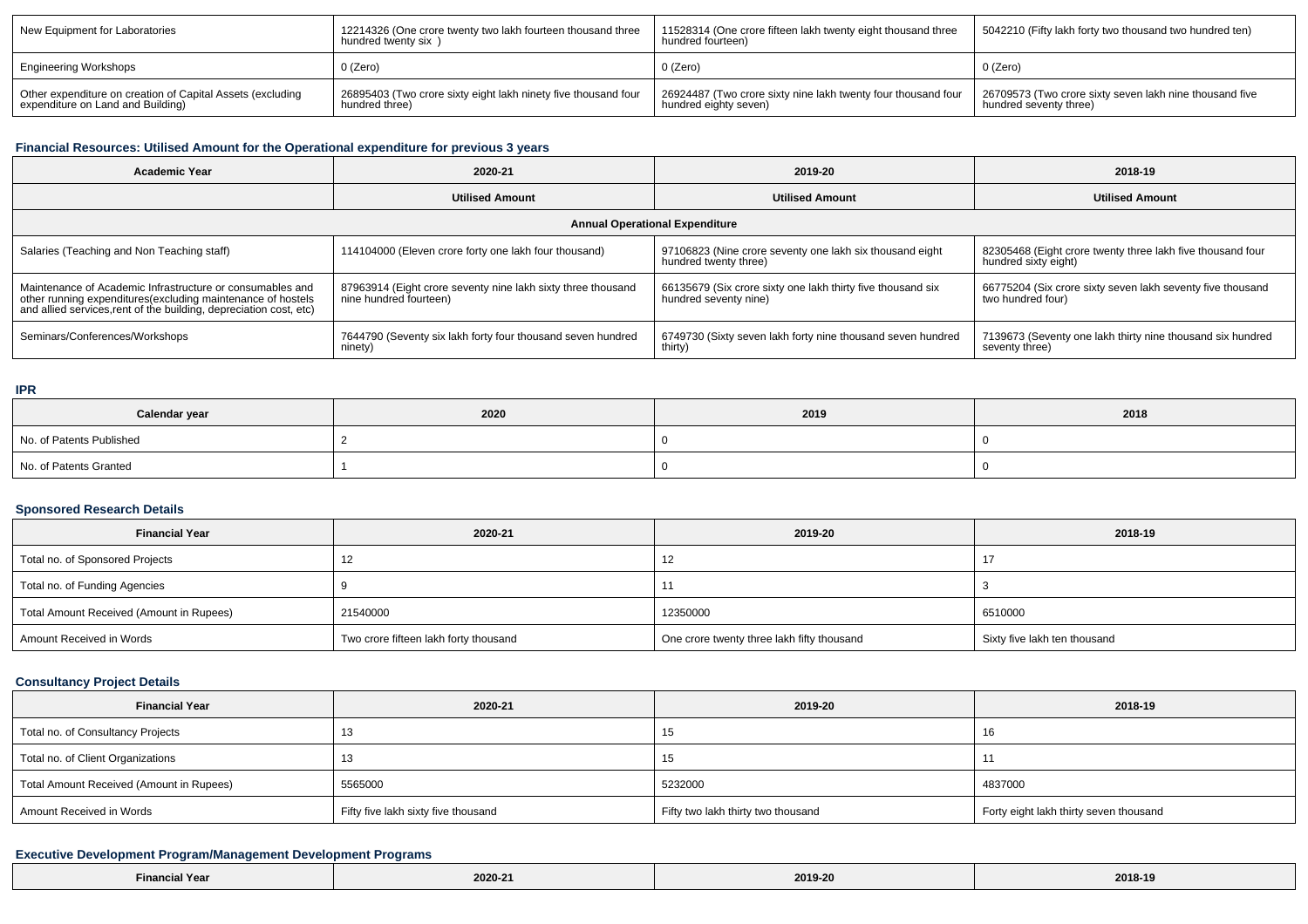| Total no. of Executive Development Programs/ Management<br>Development Programs   | 12                                 |                         |                          |
|-----------------------------------------------------------------------------------|------------------------------------|-------------------------|--------------------------|
| Total no. of Participants                                                         | 145                                | ಂರ                      | 121                      |
| Total Annual Earnings (Amount in Rupees)(Excluding Lodging<br>& Boarding Charges) | 1925000                            | 650000                  | 450000                   |
| Total Annual Earnings in Words                                                    | Nineteen lakh twenty five thousand | Six lakh fifty thousand | Four lakh fifty thousand |

## **PCS Facilities: Facilities of physically challenged students**

| 1. Do your institution buildings have Lifts/Ramps?                                                                                                         | Yes, more than 80% of the buildings |
|------------------------------------------------------------------------------------------------------------------------------------------------------------|-------------------------------------|
| 2. Do your institution have provision for walking aids, including wheelchairs and transportation from one building to another for<br>handicapped students? | Yes                                 |
| 3. Do your institution buildings have specially designed toilets for handicapped students?                                                                 | Yes, more than 80% of the buildings |

### **Accreditation**

#### **NBA Accreditation**

| s vour institute have a valid NBA Accreditation? | <b>NC</b> |
|--------------------------------------------------|-----------|
| : Does                                           |           |

#### **NAAC Accreditation**

| 1. Does your institute have a valid NAAC Accreditation? |            | YES        |             |
|---------------------------------------------------------|------------|------------|-------------|
| Valid from                                              |            | Valid upto | <b>CGPA</b> |
| 03-11-2021                                              | 02-11-2026 |            | 3.0         |

## **Faculty Details**

| Srno           | Name                                           | Age | Designation                | Gender | Qualification | <b>Experience (In</b><br>Months) | <b>Currently working</b><br>with institution? | <b>Joining Date</b> | <b>Leaving Date</b>      | <b>Association type</b> |
|----------------|------------------------------------------------|-----|----------------------------|--------|---------------|----------------------------------|-----------------------------------------------|---------------------|--------------------------|-------------------------|
|                | DR PRIYANKA<br>KASHYAP                         | 34  | <b>Assistant Professor</b> | Female | Ph.D          | 127                              | Yes                                           | 26-07-2018          | $\overline{\phantom{a}}$ | Regular                 |
| 2              | DR JAYABRATA<br>SAHA                           | 37  | <b>Assistant Professor</b> | Male   | Ph.D          | 55                               | Yes                                           | 04-09-2017          | $\sim$                   | Regular                 |
| 3              | DR SONY KUMARI                                 | 37  | Associate Professor        | Female | Ph.D          | 144                              | Yes                                           | 02-09-2011          | $\sim$                   | Regular                 |
| $\overline{4}$ | DR DEBOJA<br>SHARMA                            | 43  | Associate Professor        | Female | Ph.D          | 204                              | Yes                                           | 17-03-2014          | $\sim$                   | Regular                 |
| 5              | DR SAIYYAD<br><b>ALAMDAR</b><br><b>HUSSAIN</b> | 32  | <b>Assistant Professor</b> | Male   | Ph.D          | 72                               | Yes                                           | 01-07-2017          | $\sim$                   | Regular                 |
| 6              | DR MADHUSMITA<br><b>BORTHAKUR</b>              | 30  | <b>Assistant Professor</b> | Female | Ph.D          | 32                               | Yes                                           | 08-01-2019          | $\overline{\phantom{a}}$ | Regular                 |
| $\overline{7}$ | DR MD ZAKI<br>SHAMIM                           | 33  | <b>Assistant Professor</b> | Male   | Ph.D          | 69                               | Yes                                           | 01-01-2018          | $\sim$                   | Regular                 |
| 8              | DR MANJIT KUMAR<br><b>RAY</b>                  | 34  | <b>Assistant Professor</b> | Male   | Ph.D          | 48                               | Yes                                           | 23-09-2019          | $\sim$                   | Regular                 |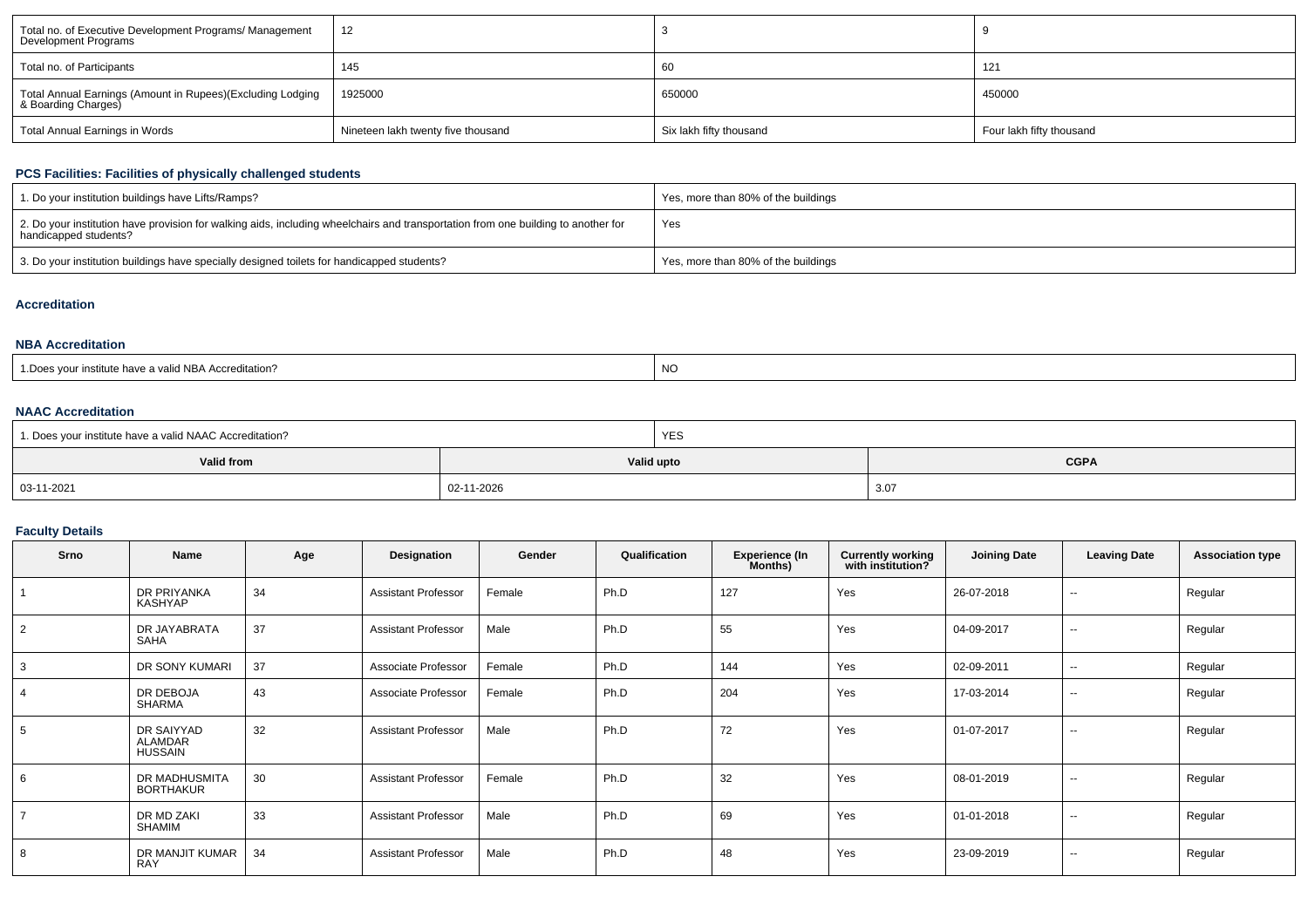| 9  | SATYAKAM<br>AGARWALA                  | 38 | <b>Assistant Professor</b> | Male   | M.Sc.      | 120 | Yes | 17-09-2012 | $\overline{\phantom{a}}$ | Regular |
|----|---------------------------------------|----|----------------------------|--------|------------|-----|-----|------------|--------------------------|---------|
| 10 | DR PRIYANKA<br><b>SHANKARISHAN</b>    | 40 | <b>Assistant Professor</b> | Female | Ph.D       | 36  | Yes | 21-08-2019 | $\sim$                   | Regular |
| 11 | PALLAVI GOGOI                         | 32 | <b>Assistant Professor</b> | Female | M.Tech     | 38  | Yes | 16-08-2018 | $\sim$                   | Regular |
| 12 | DR PRADIP<br><b>KUMAR BARUAH</b>      | 65 | Professor                  | Male   | Ph.D       | 424 | Yes | 11-07-2016 | --                       | Regular |
| 13 | MR BIPLAB KUMAR<br><b>DEY</b>         | 32 | <b>Assistant Professor</b> | Male   | M. Phil    | 86  | Yes | 04-02-2019 | --                       | Regular |
| 14 | DR AMIT<br><b>CHOUDHURY</b>           | 50 | Professor                  | Male   | Ph.D       | 125 | Yes | 01-09-2011 | $\overline{\phantom{a}}$ | Regular |
| 15 | <b>DR RASHMI</b><br>REKHA BARUAH      | 47 | Associate Professor        | Female | Ph.D       | 271 | Yes | 09-01-2012 | $\overline{\phantom{a}}$ | Regular |
| 16 | Ms JYOTI HATI<br><b>BORUAH</b>        | 36 | <b>Assistant Professor</b> | Female | <b>MBA</b> | 99  | Yes | 19-08-2013 | --                       | Regular |
| 17 | Dr SUJIT SIKIDAR                      | 70 | Professor                  | Male   | Ph.D       | 553 | Yes | 24-10-2016 | $\overline{\phantom{a}}$ | Regular |
| 18 | Dr ABDUR RASHID                       | 35 | Associate Professor        | Male   | Ph.D       | 144 | Yes | 02-09-2013 | $\overline{a}$           | Regular |
| 19 | SUBASH LIMBU                          | 35 | <b>Assistant Professor</b> | Male   | M.COM      | 111 | Yes | 09-03-2015 | $\overline{\phantom{a}}$ | Regular |
| 20 | Dr RITUN<br><b>CHAKRABORTY</b>        | 38 | <b>Assistant Professor</b> | Male   | Ph.D       | 105 | Yes | 09-08-2018 | --                       | Regular |
| 21 | DR MAYURI DEVEE                       | 40 | <b>Assistant Professor</b> | Female | Ph.D       | 107 | Yes | 05-09-2016 | $\overline{\phantom{a}}$ | Regular |
| 22 | DR HARI PRASAD<br><b>JAISHI</b>       | 32 | <b>Assistant Professor</b> | Male   | Ph.D       | 65  | Yes | 27-08-2018 | $\mathbf{u}$             | Regular |
| 23 | Dr NITU<br><b>BORGOHAIN</b>           | 33 | <b>Assistant Professor</b> | Male   | Ph.D       | 156 | Yes | 11-08-2016 | $\overline{a}$           | Regular |
| 24 | DR SANCHITA ROY                       | 44 | <b>Assistant Professor</b> | Female | Ph.D       | 150 | Yes | 01-08-2017 | $\mathbf{u}$             | Regular |
| 25 | DR PINKIMANI<br><b>GOSWAMI</b>        | 32 | <b>Assistant Professor</b> | Female | Ph.D       | 52  | Yes | 19-03-2018 | $\mathbf{u}$             | Regular |
| 26 | DR CHAYANIKA<br><b>BORUAH</b>         | 30 | <b>Assistant Professor</b> | Female | Ph.D       | 48  | Yes | 17-07-2018 | $\mathbf{u}$             | Regular |
| 27 | DR GITUMONI<br><b>SARMA</b>           | 41 | Associate Professor        | Female | Ph.D       | 180 | Yes | 16-08-2016 | $\mathbf{u}$             | Regular |
| 28 | <b>DR RANJAN</b><br>KALITA            | 45 | Associate Professor        | Male   | Ph.D       | 240 | Yes | 02-09-2019 | $\sim$                   | Regular |
| 29 | DR MAUTUSHI DAS                       | 40 | Assistant Professor        | Female | Ph.D       | 194 | Yes | 14-09-2015 |                          | Regular |
| 30 | DR MILU RANI DAS                      | 50 | Associate Professor        | Female | Ph.D       | 141 | Yes | 24-04-2015 | $\sim$                   | Regular |
| 31 | DR DIPANKAR<br><b>DUTTA</b>           | 37 | <b>Assistant Professor</b> | Male   | Ph.D       | 121 | Yes | 01-09-2016 | $\sim$                   | Regular |
| 32 | DR ALIKA<br>BORPHUKAN<br><b>BORAH</b> | 44 | <b>Assistant Professor</b> | Female | Ph.D       | 101 | Yes | 02-09-2015 | $\sim$                   | Regular |
| 33 | SUDIPTA NAG                           | 32 | <b>Assistant Professor</b> | Male   | M.Sc.      | 74  | Yes | 24-01-2018 | $\sim$                   | Regular |
| 34 | DR RASHMIMALA<br>KAKOTI               | 63 | Professor                  | Female | Ph.D       | 480 | Yes | 08-03-2021 | $\overline{\phantom{a}}$ | Regular |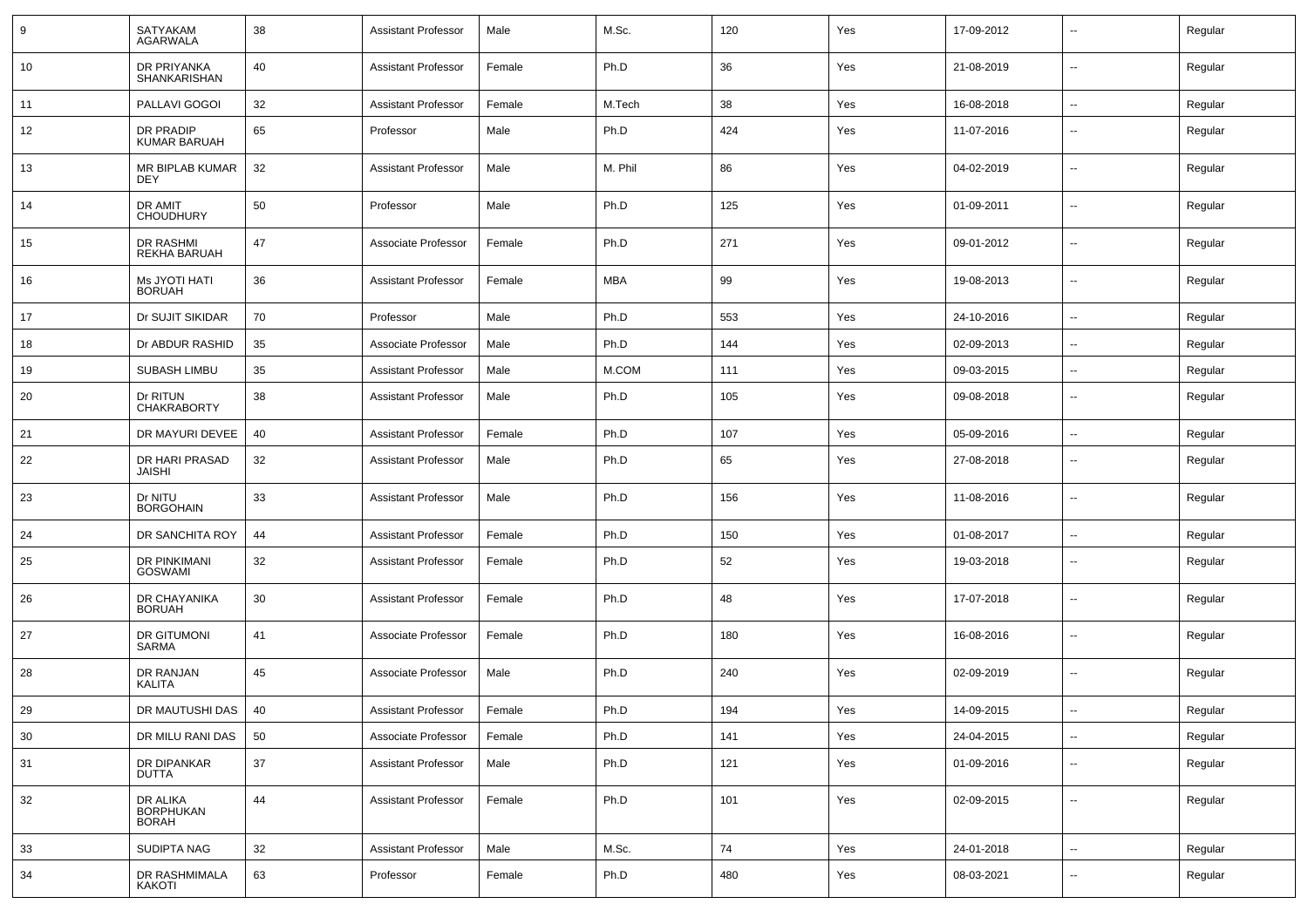| 35 | Mr SYED RIZAUL<br><b>KARIM AHMED</b> | 34 | <b>Assistant Professor</b> | Male   | M.Sc.      | 156 | Yes | 03-01-2014 | --                       | Regular |
|----|--------------------------------------|----|----------------------------|--------|------------|-----|-----|------------|--------------------------|---------|
| 36 | DR PRABAL<br>SARKAR                  | 52 | Associate Professor        | Male   | Ph.D       | 251 | Yes | 02-11-2015 | $\sim$                   | Regular |
| 37 | DR KAMAL<br><b>CHOUDHURY</b>         | 63 | Professor                  | Male   | Ph.D       | 485 | Yes | 18-09-2019 | $\overline{\phantom{a}}$ | Regular |
| 38 | <b>BAHARUL ISLAM</b><br>LASKAR       | 51 | Associate Professor        | Male   | M.A        | 312 | Yes | 06-06-2011 | $\sim$                   | Regular |
| 39 | DR SANDEEP<br><b>GUPTA</b>           | 40 | <b>Assistant Professor</b> | Male   | Ph.D       | 105 | Yes | 02-03-2015 | $\sim$                   | Regular |
| 40 | Dr NABARUN<br>PURKAYASTHA            | 42 | <b>Assistant Professor</b> | Male   | Ph.D       | 81  | Yes | 13-03-2015 | $\sim$                   | Regular |
| 41 | Dr KUGHATOLI V<br>AYE                | 40 | <b>Assistant Professor</b> | Female | Ph.D       | 175 | Yes | 11-04-2017 | $\sim$                   | Regular |
| 42 | DR THAGI RAM<br>GOGOI                | 65 | Professor                  | Male   | Ph.D       | 500 | Yes | 07-03-2016 | $\sim$                   | Regular |
| 43 | DR YELAM<br>PRIYAMBADA DEVI          | 36 | <b>Assistant Professor</b> | Female | Ph.D       | 69  | Yes | 10-08-2016 | $\sim$                   | Regular |
| 44 | <b>SANGITA</b><br><b>MAHANTA</b>     | 35 | <b>Assistant Professor</b> | Female | <b>MSW</b> | 92  | Yes | 10-03-2014 | $\sim$                   | Regular |
| 45 | Ms CICIWANBOK<br><b>SYIEMLIEH</b>    | 32 | <b>Assistant Professor</b> | Female | <b>MSW</b> | 56  | Yes | 01-08-2018 | $\overline{\phantom{a}}$ | Regular |
| 46 | DR NIBEDITA PAUL                     | 54 | Associate Professor        | Female | Ph.D       | 243 | Yes | 01-10-2019 | $\sim$                   | Regular |
| 47 | DR JNANASHREE<br><b>BORAH</b>        | 64 | Professor                  | Female | Ph.D       | 456 | Yes | 16-07-2016 | --                       | Regular |
| 48 | DR SWARUP JYOTI<br><b>BAISHYA</b>    | 40 | <b>Assistant Professor</b> | Male   | Ph.D       | 123 | Yes | 04-04-2018 | --                       | Regular |
| 49 | DR EAHYA AL<br>HUDA                  | 38 | <b>Assistant Professor</b> | Male   | Ph.D       | 77  | Yes | 16-08-2016 | --                       | Regular |
| 50 | DR LALIT SAIKIA                      | 40 | <b>Assistant Professor</b> | Male   | Ph.D       | 150 | Yes | 11-08-2015 | --                       | Regular |
| 51 | DR ANINDITA<br><b>BHATTACHARYYA</b>  | 42 | Associate Professor        | Female | Ph.D       | 192 | Yes | 04-03-2016 | --                       | Regular |
| 52 | DR KANKANA<br><b>BORAH</b>           | 37 | <b>Assistant Professor</b> | Female | Ph.D       | 53  | Yes | 26-07-2019 | $\sim$                   | Regular |
| 53 | <b>DR ENAMUL</b><br><b>KARIM</b>     | 65 | Professor                  | Male   | Ph.D       | 494 | Yes | 01-08-2015 | --                       | Regular |
| 54 | DR SARIFUDIN<br>GAZI                 | 37 | <b>Assistant Professor</b> | Male   | Ph.D       | 103 | Yes | 10-07-2017 | $\sim$                   | Regular |
| 55 | DR ABANI KUMAR<br><b>MISHRA</b>      | 73 | Professor                  | Male   | Ph.D       | 574 | Yes | 17-09-2013 | u.                       | Regular |
| 56 | DR DURLOV<br>SAIKIA                  | 38 | <b>Assistant Professor</b> | Male   | Ph.D       | 115 | Yes | 04-08-2014 | $\overline{\phantom{a}}$ | Regular |
| 57 | DR AZMOL<br>HUSSAIN<br>BARBHUIYA     | 43 | Associate Professor        | Male   | Ph.D       | 204 | Yes | 01-08-2016 | $\overline{\phantom{a}}$ | Regular |
| 58 | DR MAHSINA<br>RAHMAN                 | 36 | <b>Assistant Professor</b> | Female | Ph.D       | 117 | Yes | 01-11-2019 | Ξ.                       | Regular |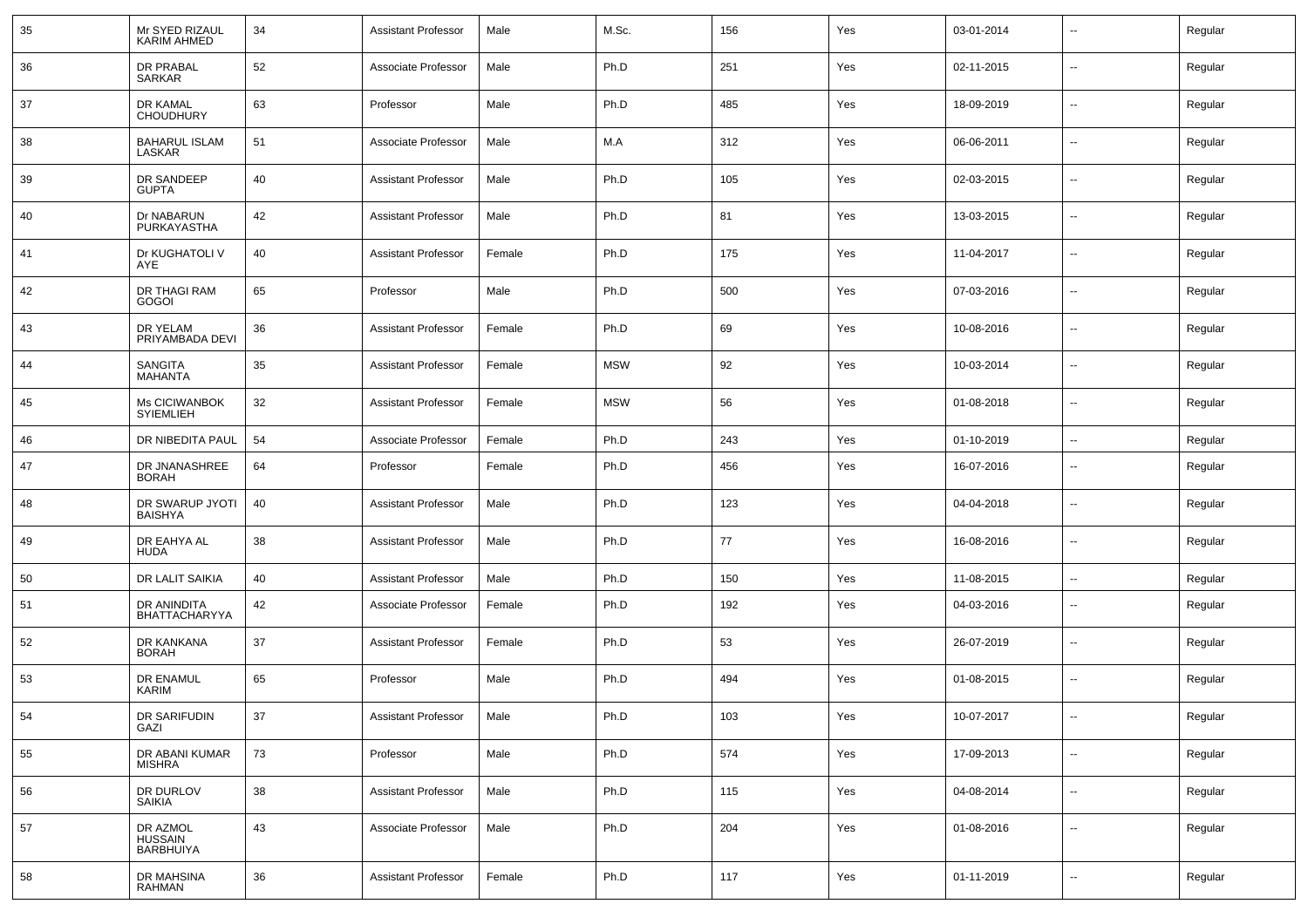| 59 | DR NIBEDITA DAS                      | 48 | <b>Assistant Professor</b> | Female | Ph.D       | 277 | Yes | 12-01-2018 | н.                       | Regular |
|----|--------------------------------------|----|----------------------------|--------|------------|-----|-----|------------|--------------------------|---------|
| 60 | DR BEDABATI<br><b>CHOUDHURY</b>      | 42 | Associate Professor        | Female | Ph.D       | 110 | Yes | 09-01-2012 | $\overline{\phantom{a}}$ | Regular |
| 61 | DR BULBUL<br><b>ACHARJEE</b>         | 53 | Associate Professor        | Female | Ph.D       | 232 | Yes | 01-09-2014 | $\overline{\phantom{a}}$ | Regular |
| 62 | Mr MAHMUDUL H<br>LASKAR              | 33 | <b>Assistant Professor</b> | Male   | M.A        | 92  | Yes | 24-03-2014 | $\overline{\phantom{a}}$ | Regular |
| 63 | Ms MONALISHA<br>RABHA                | 29 | <b>Assistant Professor</b> | Female | <b>MSW</b> | 43  | Yes | 04-04-2018 | $\overline{\phantom{a}}$ | Regular |
| 64 | DR JATINDRA<br><b>NATH GANGULI</b>   | 70 | Professor                  | Male   | Ph.D       | 566 | Yes | 01-08-2016 | $\overline{\phantom{a}}$ | Regular |
| 65 | DR ARABINDA<br><b>CHANDRA NATH</b>   | 62 | Associate Professor        | Male   | Ph.D       | 398 | Yes | 01-08-2019 | $\overline{a}$           | Regular |
| 66 | DR KANGKAN<br><b>JYOTI SARMA</b>     | 34 | <b>Assistant Professor</b> | Male   | M.Sc.      | 71  | Yes | 02-11-2019 | $\overline{\phantom{a}}$ | Regular |
| 67 | DR CHANDAN<br><b>BHARADWAJ</b>       | 37 | <b>Assistant Professor</b> | Male   | Ph.D       | 22  | Yes | 20-01-2020 | $\overline{a}$           | Regular |
| 68 | Mr HARI MALL<br><b>THAKURI</b>       | 48 | <b>Assistant Professor</b> | Male   | M. Phil    | 110 | Yes | 09-01-2012 | $\overline{\phantom{a}}$ | Regular |
| 69 | <b>KITBOKLANG SUN</b>                | 32 | <b>Assistant Professor</b> | Male   | M.Sc.      | 36  | Yes | 04-03-2019 | $\sim$                   | Regular |
| 70 | <b>DEVASHREE</b><br><b>BORGOHAIN</b> | 32 | <b>Assistant Professor</b> | Female | M.Tech     | 96  | Yes | 07-08-2017 | --                       | Regular |
| 71 | DR SANTA KAR                         | 32 | <b>Assistant Professor</b> | Female | Ph.D       | 27  | Yes | 23-08-2019 | --                       | Regular |
| 72 | DR S S SINGH                         | 60 | Professor                  | Male   | Ph.D       | 396 | Yes | 12-12-2020 | -−                       | Regular |
| 73 | DR P<br>SUPRASANNA                   | 61 | Professor                  | Male   | Ph.D       | 396 | Yes | 18-01-2021 | $\overline{\phantom{a}}$ | Regular |
| 74 | DR P B KAVI<br><b>KISHOR</b>         | 70 | Professor                  | Male   | Ph.D       | 552 | Yes | 09-12-2020 | $\overline{\phantom{a}}$ | Regular |
| 75 | DR V K GUPTA                         | 39 | Associate Professor        | Male   | Ph.D       | 147 | Yes | 16-11-2020 | $\overline{\phantom{a}}$ | Regular |
| 76 | DR MINUARA<br><b>BEGUM</b>           | 60 | Associate Professor        | Female | Ph.D       | 425 | Yes | 16-03-2021 | ⊷.                       | Regular |
| 77 | DR B S TOMAR                         | 63 | Professor                  | Male   | Ph.D       | 480 | Yes | 27-01-2021 | $\overline{\phantom{a}}$ | Regular |
| 78 | DR TARANI<br><b>PATHAK</b>           | 59 | Associate Professor        | Male   | Ph.D       | 408 | Yes | 15-01-2021 | $\overline{\phantom{a}}$ | Regular |
| 79 | DR DEEPSHIKHA<br><b>SHUKLA</b>       | 47 | <b>Assistant Professor</b> | Female | Ph.D       | 288 | Yes | 04-02-2021 | --                       | Regular |
| 80 | DR AFTAB ALAM                        | 57 | Professor                  | Male   | Ph.D       | 312 | Yes | 01-03-2021 | $\sim$                   | Regular |
| 81 | DR SRIPARNA<br><b>BARUAH</b>         | 31 | <b>Assistant Professor</b> | Female | Ph.D       | 42  | Yes | 16-11-2020 | $\sim$                   | Regular |
| 82 | DR DHARANI<br><b>DHAR GOSWAMI</b>    | 61 | Associate Professor        | Male   | Ph.D       | 328 | Yes | 08-02-2021 | $\sim$                   | Regular |
| 83 | DR AFSANA AMIN                       | 35 | <b>Assistant Professor</b> | Female | Ph.D       | 120 | Yes | 07-07-2015 | $\sim$                   | Regular |
| 84 | DR SHAHNAAZ<br>RAHMAN                | 61 | <b>Assistant Professor</b> | Female | Ph.D       | 312 | Yes | 08-02-2021 | н.                       | Regular |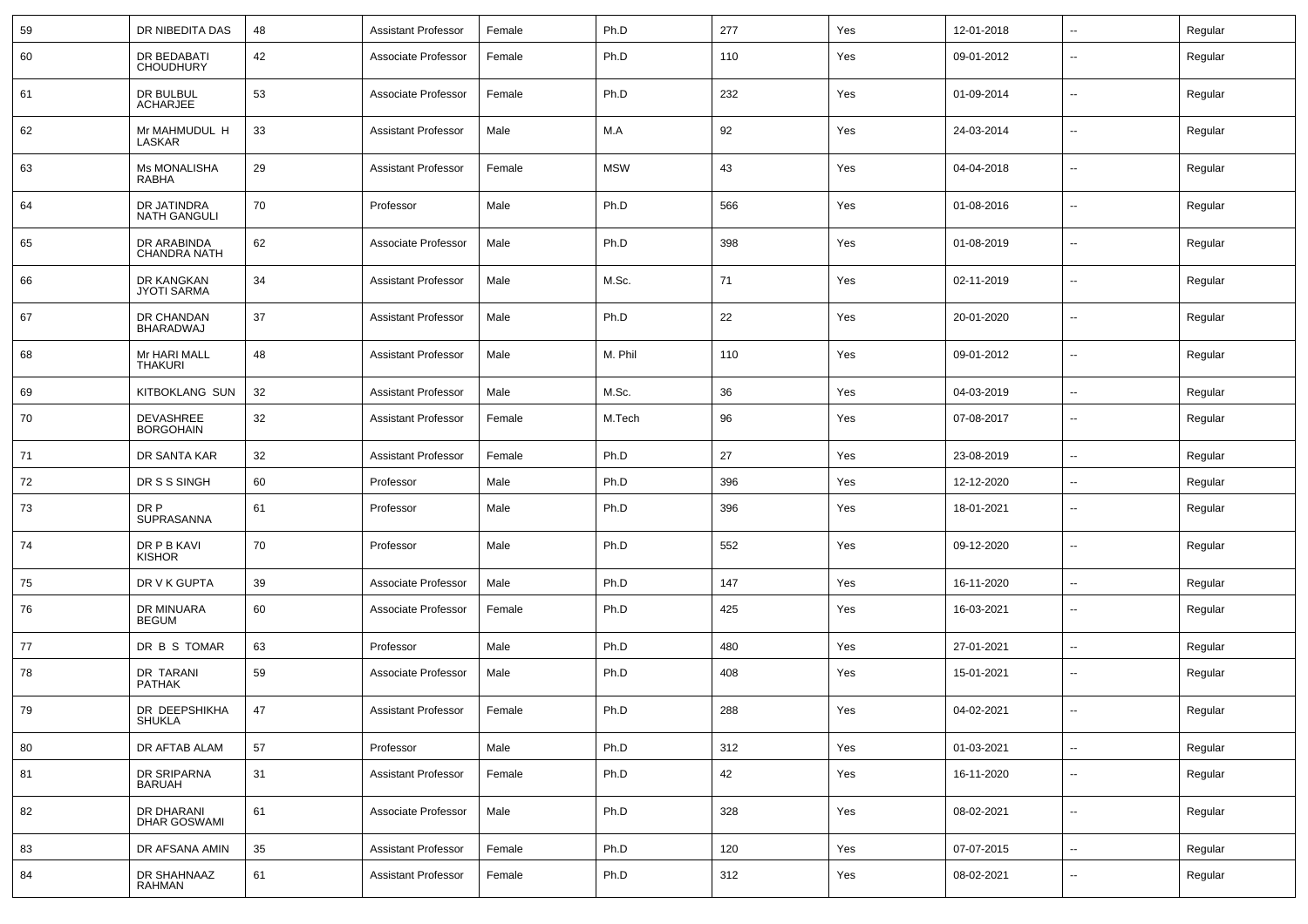| 85  | DR SHALINI SINGH                     | 39 | <b>Assistant Professor</b> | Female | Ph.D | 173 | Yes | 05-02-2021 | $\sim$                   | Regular |
|-----|--------------------------------------|----|----------------------------|--------|------|-----|-----|------------|--------------------------|---------|
| 86  | DR RAMESH<br>ARORA                   | 64 | <b>Assistant Professor</b> | Male   | Ph.D | 528 | Yes | 18-01-2021 | $\overline{\phantom{a}}$ | Regular |
| 87  | DR SATISH KUMAR                      | 42 | <b>Assistant Professor</b> | Male   | Ph.D | 180 | Yes | 04-01-2021 | $\sim$                   | Regular |
| 88  | <b>DR MEHTAB</b><br><b>HUSSAIN</b>   | 55 | Associate Professor        | Male   | Ph.D | 372 | Yes | 13-05-2021 | $\overline{\phantom{a}}$ | Regular |
| 89  | DR B R SHARMA                        | 61 | Professor                  | Male   | Ph.D | 480 | Yes | 19-01-2021 | $\overline{\phantom{a}}$ | Regular |
| 90  | DR IS SURI                           | 72 | Professor                  | Male   | Ph.D | 588 | Yes | 09-01-2021 | --                       | Regular |
| 91  | DR JESMIN<br><b>BEGUM</b>            | 36 | <b>Assistant Professor</b> | Female | Ph.D | 117 | Yes | 14-08-2017 | $\overline{\phantom{a}}$ | Regular |
| 92  | DR MOUTUSI DAS                       | 35 | <b>Assistant Professor</b> | Female | Ph.D | 150 | Yes | 09-03-2017 | $\overline{\phantom{a}}$ | Regular |
| 93  | DR S M<br><b>BUJARBARUAH</b>         | 70 | Professor                  | Male   | Ph.D | 552 | Yes | 08-08-2016 | --                       | Regular |
| 94  | DR PRANAYEE<br>DATTA                 | 67 | Professor                  | Female | Ph.D | 534 | Yes | 26-10-2018 | $\overline{a}$           | Regular |
| 95  | DR BANANI<br><b>BASISTHA</b>         | 29 | <b>Assistant Professor</b> | Female | Ph.D | 72  | Yes | 23-11-2020 | $\overline{\phantom{a}}$ | Regular |
| 96  | DR SANGEETA B<br>SAHAY               | 58 | Associate Professor        | Female | Ph.D | 216 | Yes | 02-11-2016 | $\overline{a}$           | Regular |
| 97  | DR ABHA MISHRA<br><b>CHAKRABORTY</b> | 65 | Professor                  | Female | Ph.D | 420 | Yes | 17-09-2013 | $\overline{\phantom{a}}$ | Regular |
| 98  | DR I S MUMTAZA<br>KHATUN             | 64 | Associate Professor        | Female | Ph.D | 480 | Yes | 13-02-2019 | --                       | Regular |
| 99  | DR DAYANANDA<br><b>PATHAK</b>        | 70 | Professor                  | Male   | Ph.D | 576 | Yes | 17-02-2017 | --                       | Regular |
| 100 | DR SATYA B<br><b>BORGOHAIN</b>       | 62 | Professor                  | Male   | Ph.D | 476 | Yes | 23-10-2018 | --                       | Regular |
| 101 | DR ALAKA SARMA                       | 64 | Professor                  | Female | Ph.D | 401 | Yes | 01-03-2012 | $\overline{\phantom{a}}$ | Regular |
| 102 | DR ARZUFA<br><b>KHANOM</b>           | 36 | <b>Assistant Professor</b> | Female | Ph.D | 36  | Yes | 12-07-2018 | $\sim$                   | Regular |
| 103 | DR ROSELIN<br><b>JAHAN</b>           | 64 | Associate Professor        | Female | Ph.D | 480 | Yes | 22-08-2018 | $\overline{\phantom{a}}$ | Regular |
| 104 | DR MOHAMMED<br><b>LATIF KHAN</b>     | 60 | Professor                  | Male   | Ph.D | 464 | Yes | 21-12-2020 | $\overline{\phantom{a}}$ | Regular |
| 105 | DR BUDHIN GOGOI   61                 |    | Professor                  | Male   | Ph.D | 444 | Yes | 08-01-2021 |                          | Regular |
| 106 | DR MONALISHA B<br><b>DEKA</b>        | 46 | Associate Professor        | Female | Ph.D | 144 | Yes | 09-02-2021 | $\sim$                   | Regular |
| 107 | DR AKSHAY<br>CHANDRA DEKA            | 42 | Associate Professor        | Male   | Ph.D | 168 | Yes | 10-03-2021 | $\sim$                   | Regular |
| 108 | DR KASHYAP<br><b>KUMAR BARUAH</b>    | 47 | <b>Assistant Professor</b> | Male   | Ph.D | 204 | Yes | 22-05-2021 | $\sim$                   | Regular |
| 109 | DR TAMANNA<br>BHUYAN                 | 31 | <b>Assistant Professor</b> | Female | Ph.D | 60  | Yes | 30-11-2020 | $\overline{\phantom{a}}$ | Regular |
| 110 | DR KAUSTUVMANI<br>PATOWARY           | 32 | <b>Assistant Professor</b> | Male   | Ph.D | 120 | Yes | 20-02-2021 | $\sim$                   | Regular |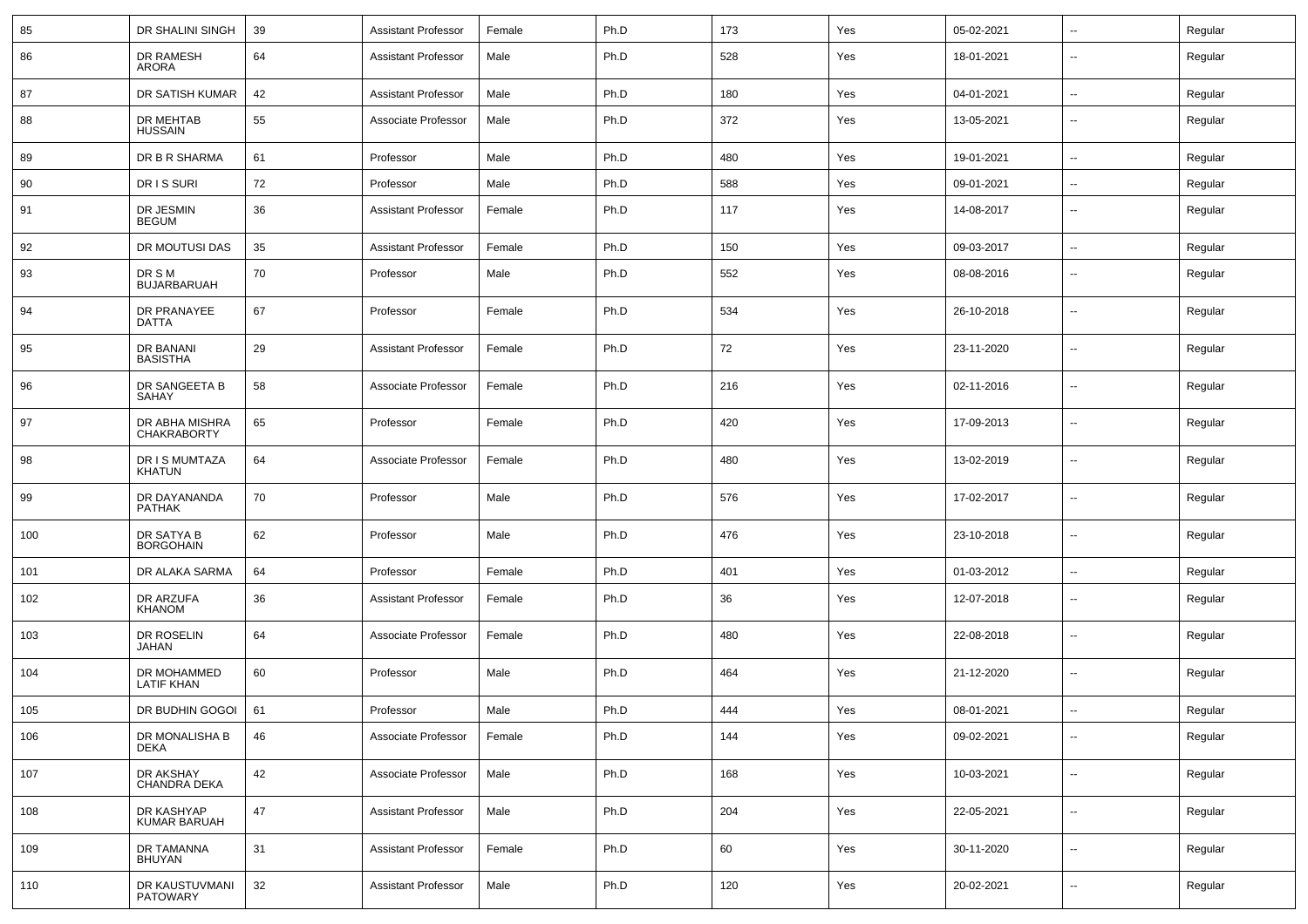| 111 | DR R K SHARMA                             | 71 | Professor                  | Male   | Ph.D | 567 | Yes | 27-07-2015 | $\sim$                   | Regular |
|-----|-------------------------------------------|----|----------------------------|--------|------|-----|-----|------------|--------------------------|---------|
| 112 | DR T C SHARMA                             | 70 | Professor                  | Male   | Ph.D | 480 | Yes | 12-10-2016 | $\sim$                   | Regular |
| 113 | DR BHABANANDA<br><b>BARUAH</b>            | 70 | Associate Professor        | Male   | Ph.D | 468 | Yes | 03-09-2012 | $\overline{\phantom{a}}$ | Regular |
| 114 | Dr B K DAS                                | 63 | Professor                  | Male   | Ph.D | 408 | Yes | 12-02-2018 | $\sim$                   | Regular |
| 115 | DR K MURUGAN                              | 60 | Professor                  | Male   | Ph.D | 456 | Yes | 07-12-2020 | $\overline{\phantom{a}}$ | Regular |
| 116 | DR BIBHASH DEB                            | 68 | Professor                  | Male   | Ph.D | 528 | Yes | 08-08-2016 | $\sim$                   | Regular |
| 117 | DR SAJID YUSUF                            | 37 | <b>Assistant Professor</b> | Male   | Ph.D | 180 | Yes | 19-01-2021 | $\sim$                   | Regular |
| 118 | <b>DR MAHIBUL</b><br><b>HOQUE</b>         | 30 | Associate Professor        | Male   | Ph.D | 96  | Yes | 29-01-2020 | $\sim$                   | Regular |
| 119 | DR ARANYA B<br><b>BHATTACHARJEE</b>       | 52 | Professor                  | Male   | Ph.D | 384 | Yes | 18-01-2021 | $\sim$                   | Regular |
| 120 | DR MANAS DAS<br><b>GUPTA</b>              | 65 | Professor                  | Male   | Ph.D | 396 | Yes | 01-04-2021 | $\sim$                   | Regular |
| 121 | DR SANA SIDDIQUI                          | 38 | <b>Assistant Professor</b> | Female | Ph.D | 144 | Yes | 04-01-2021 | $\sim$                   | Regular |
| 122 | DR MOHAMMAD<br><b>ASADUDDIN</b><br>LASKAR | 38 | <b>Assistant Professor</b> | Male   | Ph.D | 120 | Yes | 04-01-2021 | $\sim$                   | Regular |
| 123 | DR SUMERU<br><b>SINHA</b>                 | 46 | <b>Assistant Professor</b> | Female | Ph.D | 228 | Yes | 20-04-2020 | $\sim$                   | Regular |
| 124 | DR NILENDU<br><b>DUTTA</b>                | 51 | <b>Assistant Professor</b> | Male   | Ph.D | 264 | Yes | 05-01-2021 | $\sim$                   | Regular |
| 125 | DR DIPANKAR<br><b>SAHA</b>                | 31 | <b>Assistant Professor</b> | Male   | Ph.D | 72  | Yes | 02-02-2021 | $\overline{\phantom{a}}$ | Regular |
| 126 | DR BHABEN CH<br><b>KALITA</b>             | 68 | Professor                  | Male   | Ph.D | 540 | Yes | 13-09-2017 | $\sim$                   | Regular |
| 127 | DR MAHFUZA<br><b>RAHMAN</b>               | 67 | Professor                  | Female | Ph.D | 480 | Yes | 09-08-2016 | $\sim$                   | Regular |
| 128 | DR DHRUBA JYOTI<br><b>DEKA</b>            | 52 | Associate Professor        | Male   | Ph.D | 180 | Yes | 14-12-2020 | $\sim$                   | Regular |
| 129 | DR PARBIN<br><b>SULTANA</b>               | 51 | Associate Professor        | Female | Ph.D | 336 | Yes | 30-04-2012 | $\sim$                   | Regular |
| 130 | <b>DR SWATI</b><br><b>BAISHYA</b>         | 36 | <b>Assistant Professor</b> | Female | Ph.D | 144 | Yes | 08-01-2012 | $\sim$                   | Regular |
| 131 | DR A K SINHA                              | 73 | Professor                  | Male   | Ph.D | 588 | Yes | 20-12-2014 |                          | Regular |
| 132 | DR MRIDULA DEVI                           | 57 | Associate Professor        | Female | Ph.D | 288 | Yes | 21-05-2021 | $\sim$                   | Regular |
| 133 | DR P K ADHYAPOK                           | 65 | Professor                  | Male   | Ph.D | 504 | Yes | 18-10-2019 | $\sim$                   | Regular |
| 134 | DR FERDAWSI<br>HASINA<br><b>BARBHUIYA</b> | 33 | <b>Assistant Professor</b> | Female | Ph.D | 84  | Yes | 08-06-2016 | $\sim$                   | Regular |
| 135 | DR MALINA DEVI<br>RABHA                   | 61 | Professor                  | Female | Ph.D | 420 | Yes | 08-02-2021 | $\sim$                   | Regular |
| 136 | DR MEHBUBUR<br>RAHMAN<br><b>CHOUDHURY</b> | 35 | <b>Assistant Professor</b> | Male   | Ph.D | 144 | Yes | 18-07-2016 | $\sim$                   | Regular |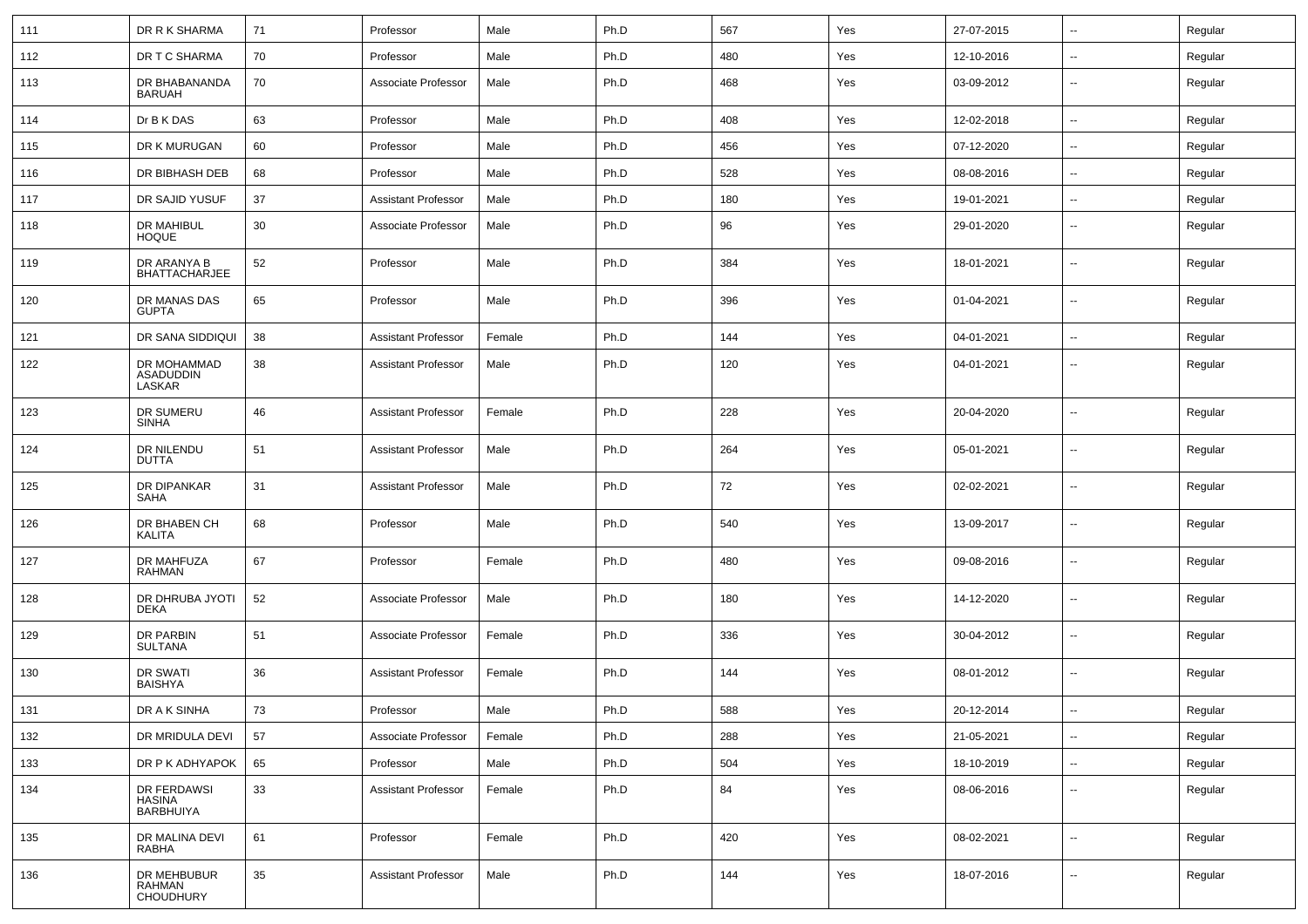| 137 | <b>DR PUBALI</b><br><b>SAHARIAH</b>          | 39 | <b>Assistant Professor</b> | Female | Ph.D       | 48  | Yes | 06-05-2021 | $\sim$                   | Regular |
|-----|----------------------------------------------|----|----------------------------|--------|------------|-----|-----|------------|--------------------------|---------|
| 138 | DR ABDUL MATIN                               | 68 | Professor                  | Male   | Ph.D       | 420 | Yes | 02-02-2021 | $\sim$                   | Regular |
| 139 | DR RANI PATHAK<br><b>DAS</b>                 | 47 | <b>Assistant Professor</b> | Female | Ph.D       | 252 | Yes | 21-09-2018 | $\sim$                   | Regular |
| 140 | DR KABITA GHOSH                              | 38 | <b>Assistant Professor</b> | Female | Ph.D       | 144 | Yes | 20-05-2021 | $\sim$                   | Regular |
| 141 | DR SUFIAN AHMED                              | 28 | <b>Assistant Professor</b> | Male   | Ph.D       | 96  | Yes | 17-07-2019 | $\sim$                   | Regular |
| 142 | DR C J THOMAS                                | 61 | Professor                  | Male   | Ph.D       | 444 | Yes | 07-12-2020 | $\sim$                   | Regular |
| 143 | DR S A M PASHA                               | 66 | Professor                  | Male   | Ph.D       | 492 | Yes | 06-01-2020 | $\overline{\phantom{a}}$ | Regular |
| 144 | <b>DR HAMIDA</b><br><b>KHATUN</b>            | 35 | <b>Assistant Professor</b> | Female | Ph.D       | 108 | Yes | 11-01-2021 | $\sim$                   | Regular |
| 145 | DR P K BAROOAH                               | 64 | Professor                  | Male   | Ph.D       | 528 | Yes | 01-03-2017 | $\sim$                   | Regular |
| 146 | DR ZABEEN<br>AHMED                           | 59 | Associate Professor        | Male   | Ph.D       | 144 | Yes | 10-05-2021 | $\sim$                   | Regular |
| 147 | DR MUKUTOR<br>RAHMAN                         | 44 | <b>Assistant Professor</b> | Male   | Ph.D       | 156 | Yes | 01-08-2018 | $\sim$                   | Regular |
| 148 | DR SEMIM WARA<br><b>BEGUM</b>                | 43 | <b>Assistant Professor</b> | Female | Ph.D       | 48  | Yes | 10-05-2021 | $\sim$                   | Regular |
| 149 | DR RUMPA DAS                                 | 34 | <b>Assistant Professor</b> | Female | Ph.D       | 120 | Yes | 10-05-2021 | $\sim$                   | Regular |
| 150 | DR P S VELUMANI                              | 47 | Professor                  | Male   | Ph.D       | 264 | Yes | 17-05-2021 | $\sim$                   | Regular |
| 151 | DR N LASKAR                                  | 40 | Associate Professor        | Male   | Ph.D       | 180 | Yes | 01-06-2011 | $\overline{\phantom{a}}$ | Regular |
| 152 | Dr ATOWAR UL<br><b>ISLAM</b>                 | 39 | <b>Assistant Professor</b> | Male   | Ph.D       | 168 | Yes | 07-12-2020 | $\sim$                   | Regular |
| 153 | DR RASHEL<br><b>SARKAR</b>                   | 38 | <b>Assistant Professor</b> | Male   | Ph.D       | 192 | Yes | 17-02-2021 | $\sim$                   | Regular |
| 154 | DR ABDUL BARIK                               | 38 | <b>Assistant Professor</b> | Male   | Ph.D       | 156 | Yes | 01-05-2021 |                          | Regular |
| 155 | DR ISHANI<br>CHAKRABARTTY                    | 30 | <b>Assistant Professor</b> | Female | Ph.D       | 15  | Yes | 04-09-2020 | $\overline{\phantom{a}}$ | Regular |
| 156 | DR RAMZAN<br><b>AHMED</b>                    | 33 | <b>Assistant Professor</b> | Male   | Ph.D       | 27  | Yes | 14-12-2020 | $\overline{\phantom{a}}$ | Regular |
| 157 | Dr YUGAL<br><b>KISHORE</b><br><b>MOHANTA</b> | 33 | <b>Assistant Professor</b> | Male   | Ph.D       | 70  | Yes | 07-12-2020 | $\overline{\phantom{a}}$ | Regular |
| 158 | Dr BAHARUL<br><b>ISLAM</b>                   | 41 | Professor                  | Male   | Ph.D       | 240 | Yes | 02-04-2021 | $\overline{\phantom{a}}$ | Regular |
| 159 | Dr KANAK<br>CHANDRA BORA                     | 51 | Associate Professor        | Male   | Ph.D       | 176 | Yes | 02-03-2015 | $\sim$                   | Regular |
| 160 | Ms DAISY KALITA                              | 44 | <b>Assistant Professor</b> | Female | M.Sc.      | 231 | Yes | 20-07-2015 | $\sim$                   | Regular |
| 161 | Ms DAISY SHARMA                              | 37 | Assistant Professor        | Female | <b>MCA</b> | 183 | Yes | 20-07-2015 | $\sim$                   | Regular |
| 162 | MS SANGEETA<br>BORKAKOTY                     | 40 | <b>Assistant Professor</b> | Female | <b>MCA</b> | 182 | Yes | 20-07-2015 | $\sim$                   | Regular |
| 163 | Ms PRIYANKA<br>SARMA                         | 27 | Other                      | Female | M.Tech     | 27  | Yes | 29-07-2019 | $\sim$                   | Regular |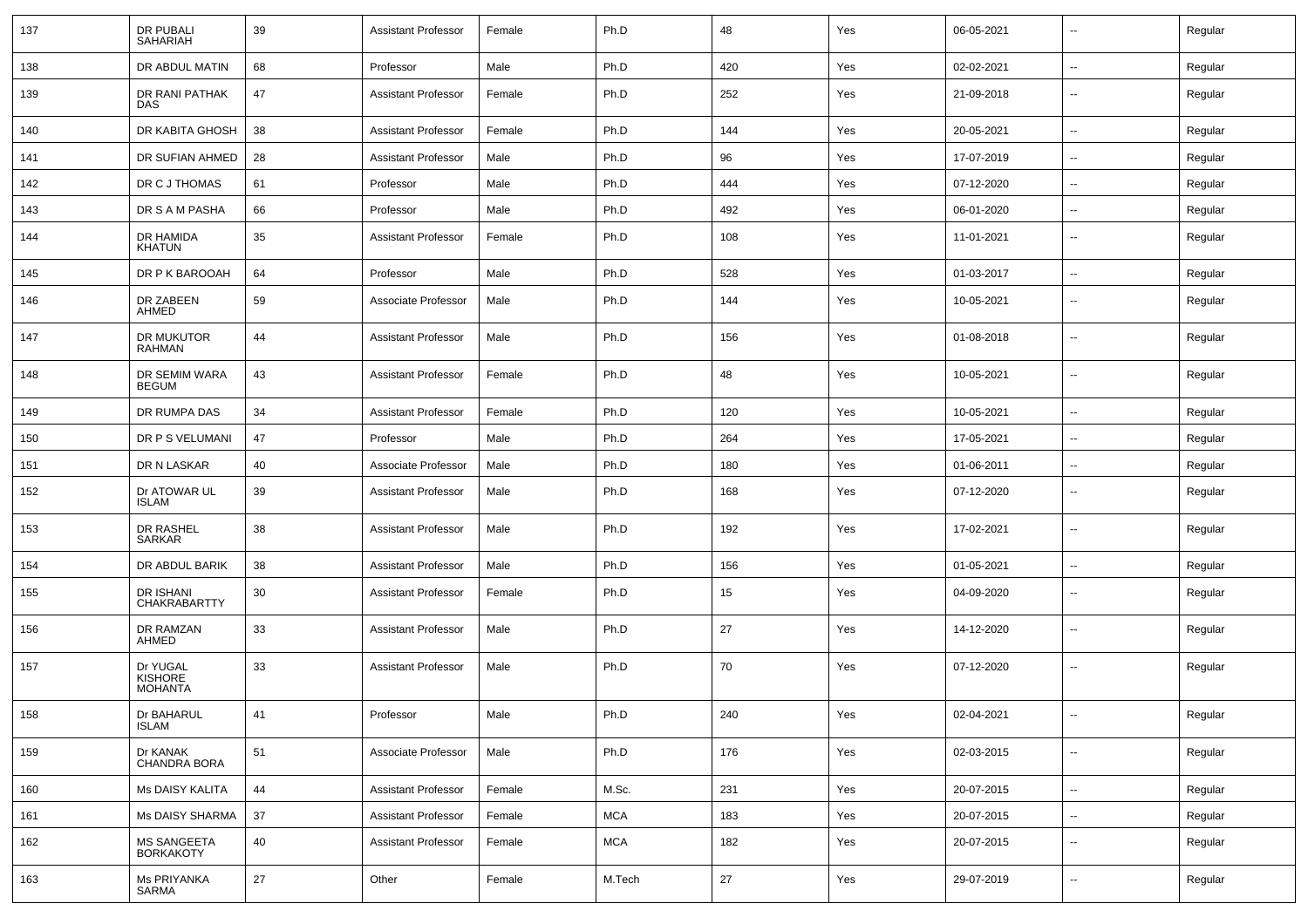| 164 | Dr CHAYANIKA<br><b>DEKA NATH</b>         | 36 | Assistant Professor        | Female | Ph.D        | 13             | Yes | 10-12-2020 |                          | Regular |
|-----|------------------------------------------|----|----------------------------|--------|-------------|----------------|-----|------------|--------------------------|---------|
| 165 | Dr POOJA<br><b>CHAUDHURI</b>             | 41 | Associate Professor        | Female | MPT(Physio) | 161            | Yes | 28-08-2017 | $\sim$                   | Regular |
| 166 | Dr URVASHI<br><b>BHATTACHARYYA</b>       | 36 | <b>Assistant Professor</b> | Female | MPT(Physio) | 156            | Yes | 19-09-2017 | $\sim$                   | Regular |
| 167 | DR NICHOLUS<br><b>BHATTACHARJEE</b>      | 39 | Assistant Professor        | Male   | Ph.D        | 99             | Yes | 17-02-2020 | $\sim$                   | Regular |
| 168 | DR ADITI SAIKIA                          | 33 | <b>Assistant Professor</b> | Female | Ph.D        | 26             | Yes | 09-02-2021 | $\sim$                   | Regular |
| 169 | DR PRASANTA<br>BAISHYA                   | 34 | <b>Assistant Professor</b> | Male   | Ph.D        | 54             | Yes | 19-04-2021 | $\overline{a}$           | Regular |
| 170 | DR MITALI PAUL                           | 32 | Assistant Professor        | Female | Ph.D        | 19             | Yes | 10-12-2020 | $\mathbf{u}$             | Regular |
| 171 | DR GOLAM<br><b>MOHIUDDIN</b>             | 34 | <b>Assistant Professor</b> | Male   | Ph.D        | 92             | Yes | 21-01-2021 | $\overline{\phantom{a}}$ | Regular |
| 172 | DR MAINAK BASU                           | 34 | <b>Assistant Professor</b> | Male   | Ph.D        | 19             | Yes | 08-03-2021 | $\overline{\phantom{a}}$ | Regular |
| 173 | DR FAIZUDDIN<br>AHMED                    | 36 | <b>Assistant Professor</b> | Male   | Ph.D        | 36             | Yes | 27-03-2021 | $\overline{\phantom{a}}$ | Regular |
| 174 | <b>DR PALKI</b><br><b>HAZARIKA</b>       | 31 | <b>Assistant Professor</b> | Female | Ph.D        | 44             | Yes | 21-01-2021 | $\overline{\phantom{a}}$ | Regular |
| 175 | Dr KORABI SAIKIA                         | 60 | Professor                  | Female | Ph.D        | 457            | Yes | 20-01-2021 | $\overline{\phantom{a}}$ | Regular |
| 176 | DR RUBAIYA<br>HASAN                      | 29 | <b>Assistant Professor</b> | Female | Ph.D        | 68             | Yes | 08-03-2021 | $\overline{\phantom{a}}$ | Regular |
| 177 | DR MOHAMMAD<br>ALI                       | 42 | Associate Professor        | Male   | Ph.D        | 144            | Yes | 08-03-2021 | --                       | Regular |
| 178 | DR PALLAB KALITA                         | 32 | Associate Professor        | Male   | Ph.D        | 98             | Yes | 01-08-2020 | $\mathbf{u}$             | Regular |
| 179 | MR ADITYA BORA                           | 30 | <b>Assistant Professor</b> | Male   | M. Pharm    | 59             | Yes | 27-11-2020 | $\sim$                   | Regular |
| 180 | Ms ODELIA<br><b>DARISHISHA</b><br>SAWIAN | 31 | <b>Assistant Professor</b> | Female | M. Pharm    | 71             | Yes | 06-07-2019 | $\overline{\phantom{a}}$ | Regular |
| 181 | Ms SUDARSHANA<br><b>BORAH</b>            | 35 | <b>Assistant Professor</b> | Female | M. Pharm    | 95             | Yes | 01-02-2021 | $\mathbf{u}$             | Regular |
| 182 | <b>MS BHANITA DAS</b>                    | 24 | <b>Assistant Professor</b> | Female | M. Pharm    | 9              | Yes | 08-03-2021 | $\mathbf{u}$             | Regular |
| 183 | DR PALME<br><b>BORTHAKUR</b>             | 42 | Assistant Professor        | Female | Ph.D        | 181            | Yes | 23-09-2013 | $\sim$                   | Regular |
| 184 | Mr SHAMIKHU<br><b>CHANGMAI</b>           | 34 | <b>Assistant Professor</b> | Male   | M.Sc.       | 142            | Yes | 17-09-2012 | --                       | Regular |
| 185 | DR TRISHNA MANI<br><b>THAKURIA</b>       | 33 | <b>Assistant Professor</b> | Female | Ph.D        | 18             | Yes | 13-03-2021 | $\sim$                   | Regular |
| 186 | PRIYANKA SARMA                           | 31 | <b>Assistant Professor</b> | Female | M.A         | 72             | Yes | 16-03-2021 | $\sim$                   | Regular |
| 187 | DR CHAYANIKA<br><b>BORDOLOI</b>          | 48 | <b>Assistant Professor</b> | Female | Ph.D        | 202            | Yes | 24-11-2020 | $\sim$                   | Regular |
| 188 | DR DHRITIMAN<br>CHANDA                   | 40 | <b>Assistant Professor</b> | Male   | Ph.D        | 202            | Yes | 01-04-2021 | ш,                       | Regular |
| 189 | <b>MS JYOTIMA NATH</b>                   | 25 | <b>Assistant Professor</b> | Female | M.Sc.       | $\overline{7}$ | Yes | 07-04-2021 | $\sim$                   | Regular |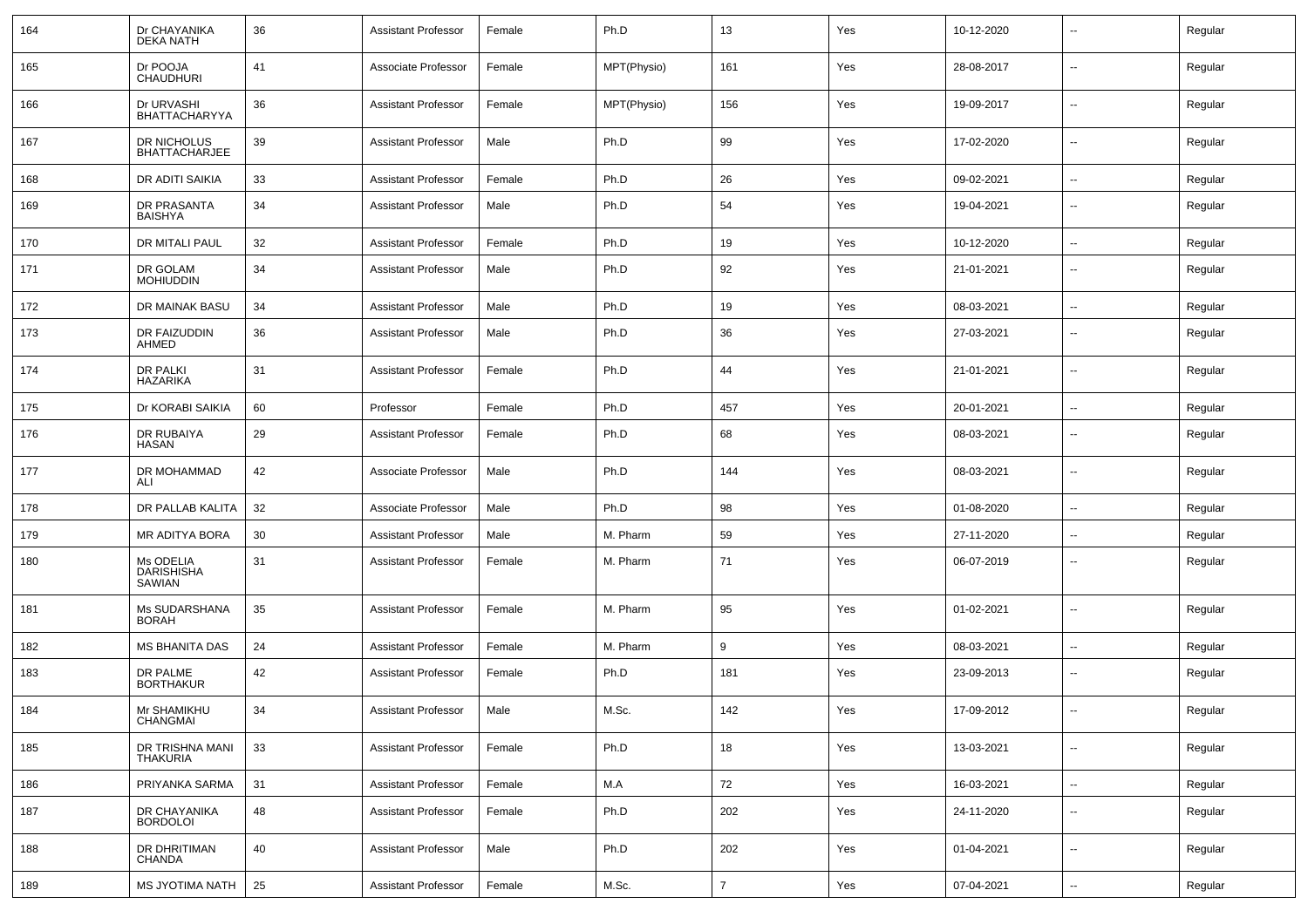| 190 | <b>DR PRANITA</b><br><b>HAJONG</b>             | 30 | <b>Assistant Professor</b> | Female | Ph.D       | 78  | Yes | 29-03-2021 | $\sim$                   | Regular |
|-----|------------------------------------------------|----|----------------------------|--------|------------|-----|-----|------------|--------------------------|---------|
| 191 | DR SASHI PRAVA<br>DEVI                         | 31 | <b>Assistant Professor</b> | Female | Ph.D       | 6   | Yes | 29-03-2021 | $\sim$                   | Regular |
| 192 | DR AMILIA<br><b>NONGBET</b>                    | 37 | <b>Assistant Professor</b> | Female | Ph.D       | 65  | Yes | 29-03-2021 | $\sim$                   | Regular |
| 193 | DR CAREFULNESS<br>MACNELSON<br><b>DIRBORNE</b> | 31 | <b>Assistant Professor</b> | Female | Ph.D       | 86  | Yes | 26-03-2021 | $\overline{\phantom{a}}$ | Regular |
| 194 | <b>SUKRITI DAS</b>                             | 30 | <b>Assistant Professor</b> | Female | <b>MBA</b> | 105 | Yes | 03-05-2021 | $\sim$                   | Regular |
| 195 | <b>DR NILANJAN</b><br>MAZUMDAR                 | 34 | Assistant Professor        | Male   | Ph.D       | 79  | Yes | 14-12-2020 | $\sim$                   | Regular |
| 196 | DR HAPPYSON<br><b>GACHUIWO</b>                 | 35 | <b>Assistant Professor</b> | Male   | Ph.D       | 6   | Yes | 20-03-2021 | $\overline{\phantom{a}}$ | Regular |
| 197 | DR KAMALESWAR<br><b>BORO</b>                   | 37 | Assistant Professor        | Male   | Ph.D       | 38  | Yes | 26-03-2021 | $\sim$                   | Regular |
| 198 | <b>KIRTIKA UZIR</b>                            | 30 | <b>Assistant Professor</b> | Female | <b>MBA</b> | 6   | Yes | 03-05-2021 | $\sim$                   | Regular |
| 199 | ABHIJIT BRAHMA                                 | 28 | <b>Assistant Professor</b> | Male   | MBA        | 17  | Yes | 05-04-2021 | $\sim$                   | Regular |
| 200 | PRIYANKA<br><b>MAHANTA</b>                     | 24 | <b>Assistant Professor</b> | Female | MBA        | 6   | Yes | 03-05-2021 | $\sim$                   | Regular |
| 201 | NANDITA BARMAN                                 | 32 | <b>Assistant Professor</b> | Female | M.LISc     | 60  | Yes | 01-11-2018 | $\sim$                   | Regular |
| 202 | DR GIRIMALLIKA<br>SARMA                        | 32 | <b>Assistant Professor</b> | Female | Ph.D       | 84  | Yes | 19-08-2011 | $\overline{\phantom{a}}$ | Regular |
| 203 | Ms RINIVA<br><b>THAKURIA</b>                   | 32 | <b>Assistant Professor</b> | Female | M.A        | 60  | Yes | 01-03-2017 | $\sim$                   | Regular |
| 204 | Ms SUKANYA<br><b>KASHYAP</b>                   | 34 | <b>Assistant Professor</b> | Female | M. Phil    | 86  | Yes | 08-09-2014 | $\overline{\phantom{a}}$ | Regular |
| 205 | DR GARIMA<br>KALITA                            | 63 | Professor                  | Female | Ph.D       | 464 | Yes | 05-03-2018 | $\sim$                   | Regular |
| 206 | <b>Ms PRAMASA</b><br><b>SAIKIA</b>             | 34 | <b>Assistant Professor</b> | Female | M.A        | 122 | Yes | 09-05-2013 | $\sim$                   | Regular |
| 207 | DR PAPIYA DUTTA                                | 36 | Associate Professor        | Female | Ph.D       | 111 | Yes | 14-08-2012 | $\sim$                   | Regular |
| 208 | <b>GAYATRI SAIKIA</b>                          | 30 | <b>Assistant Professor</b> | Female | M. Phil    | 39  | Yes | 23-08-2018 | $\sim$                   | Regular |
| 209 | Dr SANJIB KUMAR<br><b>DUTTA</b>                | 62 | Professor                  | Male   | Ph.D       | 386 | Yes | 01-10-2019 | $\overline{\phantom{a}}$ | Regular |
| 210 | DR NAZEER<br>HUSSAIN                           | 39 | <b>Assistant Professor</b> | Male   | Ph.D       | 108 | Yes | 18-07-2018 | $\sim$                   | Regular |
| 211 | DR BILASH<br>CHANDRA DAS                       | 70 | Associate Professor        | Male   | Ph.D       | 564 | Yes | 08-08-2017 | $\sim$                   | Regular |
| 212 | DR FARIZA SAIDIN                               | 32 | <b>Assistant Professor</b> | Female | Ph.D       | 120 | Yes | 25-04-2013 | $\sim$                   | Regular |
| 213 | <b>SARMISTHA</b><br><b>CHOUDHURY</b>           | 39 | <b>Assistant Professor</b> | Female | M.A        | 168 | Yes | 21-03-2017 | $\sim$                   | Regular |
| 214 | DR SUDESHNA<br><b>NATH</b>                     | 34 | <b>Assistant Professor</b> | Female | Ph.D       | 111 | Yes | 26-03-2013 | $\sim$                   | Regular |
| 215 | DR SARU JOSHI                                  | 41 | Associate Professor        | Female | Ph.D       | 189 | Yes | 16-01-2017 | $\sim$                   | Regular |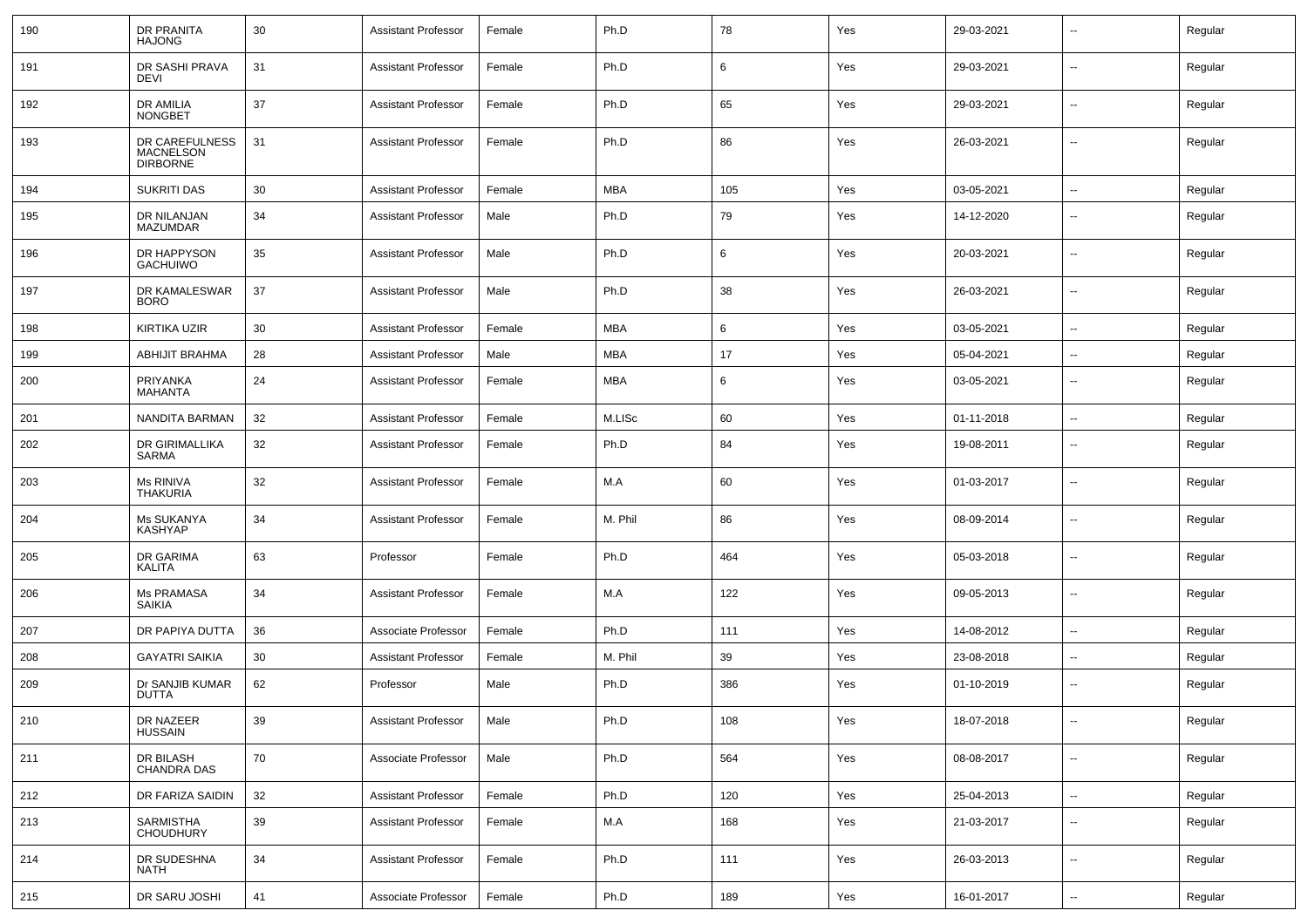| 216 | DR KUNJA KUSUM<br>KAKATI                     | 70 | Professor                  | Female | Ph.D       | 532 | Yes | 23-01-2014 | $\sim$                   | Regular |
|-----|----------------------------------------------|----|----------------------------|--------|------------|-----|-----|------------|--------------------------|---------|
| 217 | ALI BORDOLOI                                 | 42 | <b>Assistant Professor</b> | Female | M.A        | 156 | Yes | 22-08-2014 | $\sim$                   | Regular |
| 218 | <b>HIMI SAIKIA</b>                           | 32 | <b>Assistant Professor</b> | Female | M.A        | 120 | Yes | 30-08-2017 | $\overline{\phantom{a}}$ | Regular |
| 219 | DR JONALI CHETIA                             | 65 | Professor                  | Female | Ph.D       | 396 | Yes | 01-08-2016 | $\overline{\phantom{a}}$ | Regular |
| 220 | DR JERINA BEGUM                              | 55 | Associate Professor        | Female | Ph.D       | 360 | Yes | 17-07-2019 | $\overline{\phantom{a}}$ | Regular |
| 221 | <b>TAJBINA YASIN</b>                         | 28 | <b>Assistant Professor</b> | Female | M.A        | 48  | Yes | 02-08-2019 | --                       | Regular |
| 222 | PUNITA B DEORI                               | 40 | <b>Assistant Professor</b> | Female | M.A        | 48  | Yes | 01-03-2019 | $\overline{a}$           | Regular |
| 223 | <b>Ms DIKSHITA DAS</b>                       | 29 | <b>Assistant Professor</b> | Female | M.A        | 67  | Yes | 26-09-2019 | $\sim$                   | Regular |
| 224 | Mr SAIKAT<br>MAZUMDAR                        | 35 | <b>Assistant Professor</b> | Male   | M.Sc.      | 100 | Yes | 16-08-2016 | $\overline{\phantom{a}}$ | Regular |
| 225 | <b>Ms ANKITA SARMA</b>                       | 26 | <b>Assistant Professor</b> | Female | M.A        | 41  | Yes | 01-03-2019 | $\sim$                   | Regular |
| 226 | Ms NRITYANJALI<br>SARMAH                     | 27 | <b>Assistant Professor</b> | Female | M.A        | 48  | Yes | 03-02-2020 | $\overline{\phantom{a}}$ | Regular |
| 227 | Mr NIRUPAM KANTI<br><b>SINHA</b>             | 27 | <b>Assistant Professor</b> | Male   | M.A        | 21  | Yes | 22-02-2020 | $\mathbf{u}$             | Regular |
| 228 | DR MD DELOWAR<br><b>HUSSAIN</b>              | 43 | Associate Professor        | Male   | Ph.D       | 36  | Yes | 11-01-2020 | $\overline{\phantom{a}}$ | Regular |
| 229 | DR NARAYAN<br><b>CHETRY</b>                  | 64 | Professor                  | Male   | Ph.D       | 396 | Yes | 17-07-2017 | $\overline{\phantom{a}}$ | Regular |
| 230 | DR W YANCY M<br><b>MOMIN</b>                 | 35 | Assistant Professor        | Female | Ph.D       | 48  | Yes | 06-08-2018 | $\overline{a}$           | Regular |
| 231 | DR ATUL<br><b>CHANDRA</b><br><b>TALUKDAR</b> | 78 | Professor                  | Male   | Ph.D       | 576 | Yes | 06-02-2012 | --                       | Regular |
| 232 | Dr SHWETA<br>PRIYAMVADA                      | 35 | <b>Assistant Professor</b> | Female | Ph.D       | 96  | Yes | 05-04-2021 | $\mathbf{u}$             | Regular |
| 233 | Ms SALMA BEGUM                               | 31 | <b>Assistant Professor</b> | Female | M.A        | 68  | Yes | 01-03-2019 | $\overline{\phantom{a}}$ | Regular |
| 234 | Ms SUKANYA DAS                               | 27 | Assistant Professor        | Female | M. Phil    | 25  | Yes | 26-02-2020 | $\overline{a}$           | Regular |
| 235 | <b>MS RICHA SARMA</b>                        | 27 | <b>Assistant Professor</b> | Female | M.A        | 36  | Yes | 26-04-2021 | $\overline{\phantom{a}}$ | Regular |
| 236 | MR ARKUPAL RA<br><b>ACHARYA</b>              | 29 | Assistant Professor        | Male   | M.A        | 78  | Yes | 17-04-2021 | --                       | Regular |
| 237 | DR TILOCK CH<br>SAIKIA                       | 61 | Professor                  | Male   | Ph.D       | 434 | Yes | 25-02-2021 | $\overline{\phantom{a}}$ | Regular |
| 238 | DR MITALI<br>GOSWAMI                         | 60 | Associate Professor        | Female | Ph.D       | 421 | Yes | 07-04-2021 | $\mathbf{u}$             | Regular |
| 239 | <b>KAYEM KABIR</b><br><b>RAHMAN</b>          | 28 | <b>Assistant Professor</b> | Male   | <b>MBA</b> | 66  | Yes | 21-02-2018 | $\overline{\phantom{a}}$ | Regular |
| 240 | ARUNDHATI<br><b>MISHRA</b>                   | 38 | <b>Assistant Professor</b> | Female | <b>MBA</b> | 108 | Yes | 01-10-2020 | $\sim$                   | Regular |
| 241 | LANIMA HAZARIKA                              | 36 | <b>Assistant Professor</b> | Female | <b>MBA</b> | 156 | Yes | 08-07-2019 | $\sim$                   | Regular |
| 242 | DR SHANTANU<br>SIULI                         | 31 | <b>Assistant Professor</b> | Male   | Ph.D       | 103 | Yes | 16-12-2020 | $\sim$                   | Regular |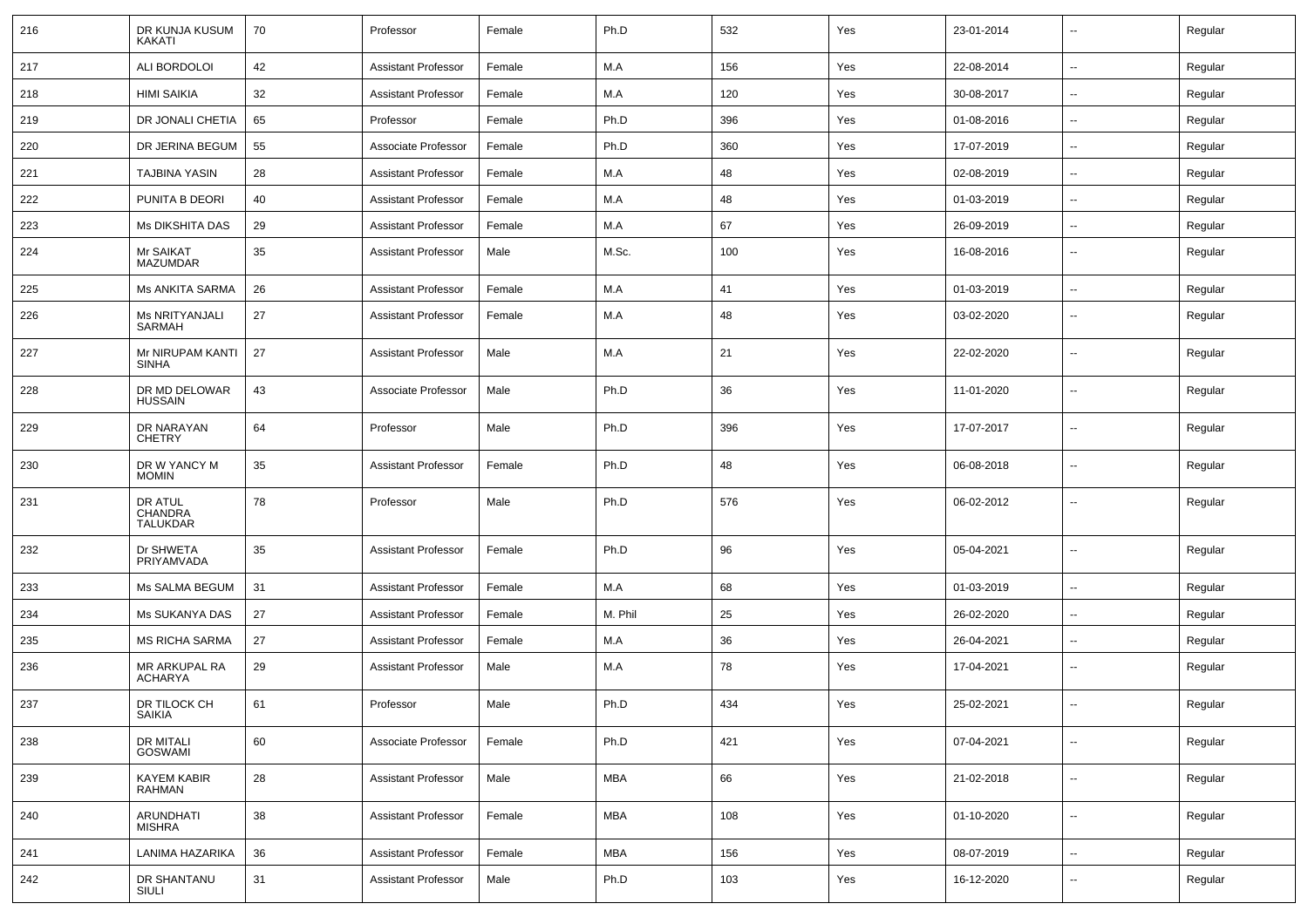| 243 | DR RAMEEZ<br><b>MANZOOR</b>            | 33 | <b>Assistant Professor</b> | Male   | Ph.D       | 19             | Yes | 09-04-2021 |                          | Regular |
|-----|----------------------------------------|----|----------------------------|--------|------------|----------------|-----|------------|--------------------------|---------|
| 244 | DR MANOJ<br>PRALHAD<br><b>NIGADKAR</b> | 40 | <b>Assistant Professor</b> | Male   | Ph.D       | 156            | Yes | 19-12-2020 | $\mathbf{u}$             | Regular |
| 245 | <b>LOJITA KHAIDEM</b>                  | 30 | <b>Assistant Professor</b> | Female | <b>MSW</b> | 12             | Yes | 06-05-2021 | $\overline{\phantom{a}}$ | Regular |
| 246 | MS ROMPI DEB                           | 24 | Assistant Professor        | Female | M.Sc.      | 25             | Yes | 25-01-2021 | $\sim$                   | Regular |
| 247 | <b>MS PRIYANKA</b><br><b>DEVI</b>      | 30 | Assistant Professor        | Female | M. Phil    | $\overline{7}$ | Yes | 05-04-2021 | --                       | Regular |
| 248 | DR SUJATA<br><b>CHOUDHURY</b>          | 40 | Associate Professor        | Female | Ph.D       | 180            | Yes | 19-04-2021 | $\overline{\phantom{a}}$ | Regular |
| 249 | Dr MAUMITA<br><b>CHOUDHURY</b>         | 33 | Assistant Professor        | Female | Ph.D       | 41             | Yes | 17-07-2019 | $\overline{\phantom{a}}$ | Regular |
| 250 | <b>POLLY</b><br><b>BORGOHAIN</b>       | 35 | Associate Professor        | Female | M.Sc.      | 144            | Yes | 25-04-2011 | $\overline{a}$           | Regular |
| 251 | DR DAYANANDA<br>GOSWAMI                | 36 | Associate Professor        | Male   | Ph.D       | 152            | Yes | 02-07-2018 | $\overline{\phantom{a}}$ | Regular |
| 252 | <b>SHAMIM</b><br>AKHTARUL GONEY        | 46 | Associate Professor        | Male   | <b>MBA</b> | 264            | Yes | 02-03-2015 | --                       | Regular |
| 253 | <b>ROKONO</b><br><b>RUDUPRA</b>        | 51 | Assistant Professor        | Female | M.A        | 245            | Yes | 15-06-2015 | $\overline{\phantom{a}}$ | Regular |
| 254 | DR K K BARMAN                          | 70 | Professor                  | Male   | Ph.D       | 536            | Yes | 01-10-2019 | --                       | Regular |
| 255 | DR SWARUPA KAR                         | 62 | Professor                  | Female | Ph.D       | 312            | Yes | 03-04-2019 | $\overline{\phantom{a}}$ | Regular |
| 256 | DR ABHIJIT BORA                        | 38 | <b>Assistant Professor</b> | Male   | Ph.D       | 156            | Yes | 09-12-2020 | $\overline{\phantom{a}}$ | Regular |
| 257 | DR RANEE DAS                           | 67 | Professor                  | Female | Ph.D       | 468            | Yes | 19-11-2013 | $\mathbf{u}$             | Regular |
| 258 | DR BICHITRA<br>KALITA                  | 66 | Professor                  | Male   | Ph.D       | 480            | Yes | 11-09-2015 | $\sim$                   | Regular |
| 259 | DR G D SHARMA                          | 70 | Professor                  | Male   | Ph.D       | 504            | Yes | 02-11-2020 | $\mathbf{u}$             | Regular |
| 260 | DR S K PANDA                           | 48 | Professor                  | Male   | Ph.D       | 312            | Yes | 20-01-2021 | $\sim$                   | Regular |
| 261 | SAYASHREE<br><b>BORDOLOI</b>           | 30 | Assistant Professor        | Female | M.Sc.      | 29             | Yes | 17-07-2019 | $\overline{\phantom{a}}$ | Regular |
| 262 | DR P LYNGKHOI                          | 39 | Assistant Professor        | Female | Ph.D       | 87             | Yes | 23-11-2020 | $\overline{\phantom{a}}$ | Regular |
| 263 | DR GAYATREE<br>GOSWAMEE                | 63 | Professor                  | Female | Ph.D       | 447            | Yes | 23-12-2020 | $\overline{\phantom{a}}$ | Regular |
| 264 | INDRANIL<br>CHAKRABARTY                | 25 | <b>Assistant Professor</b> | Male   | M.LISc     | 33             | Yes | 08-03-2021 | $\overline{\phantom{a}}$ | Regular |
| 265 | <b>ABHIJIT THAKURIA</b>                | 26 | <b>Assistant Professor</b> | Male   | M.LISc     | 17             | Yes | 25-01-2021 | $\sim$                   | Regular |
| 266 | <b>AMRITA DEVI</b>                     | 32 | Assistant Professor        | Female | M.LISc     | 96             | Yes | 14-09-2015 | $\sim$                   | Regular |
| 267 | DR MANJU<br>LASKAR                     | 61 | Associate Professor        | Female | Ph.D       | 396            | Yes | 08-02-2021 | $\sim$                   | Regular |
| 268 | <b>DWAIPAYAN</b><br>CHOUDHURY          | 25 | <b>Assistant Professor</b> | Male   | M. Phil    | 20             | Yes | 26-04-2021 | $\sim$                   | Regular |
| 269 | PINKY DEKA                             | 27 | <b>Assistant Professor</b> | Female | M.Tech     | 32             | Yes | 01-02-2019 | $\overline{\phantom{a}}$ | Regular |